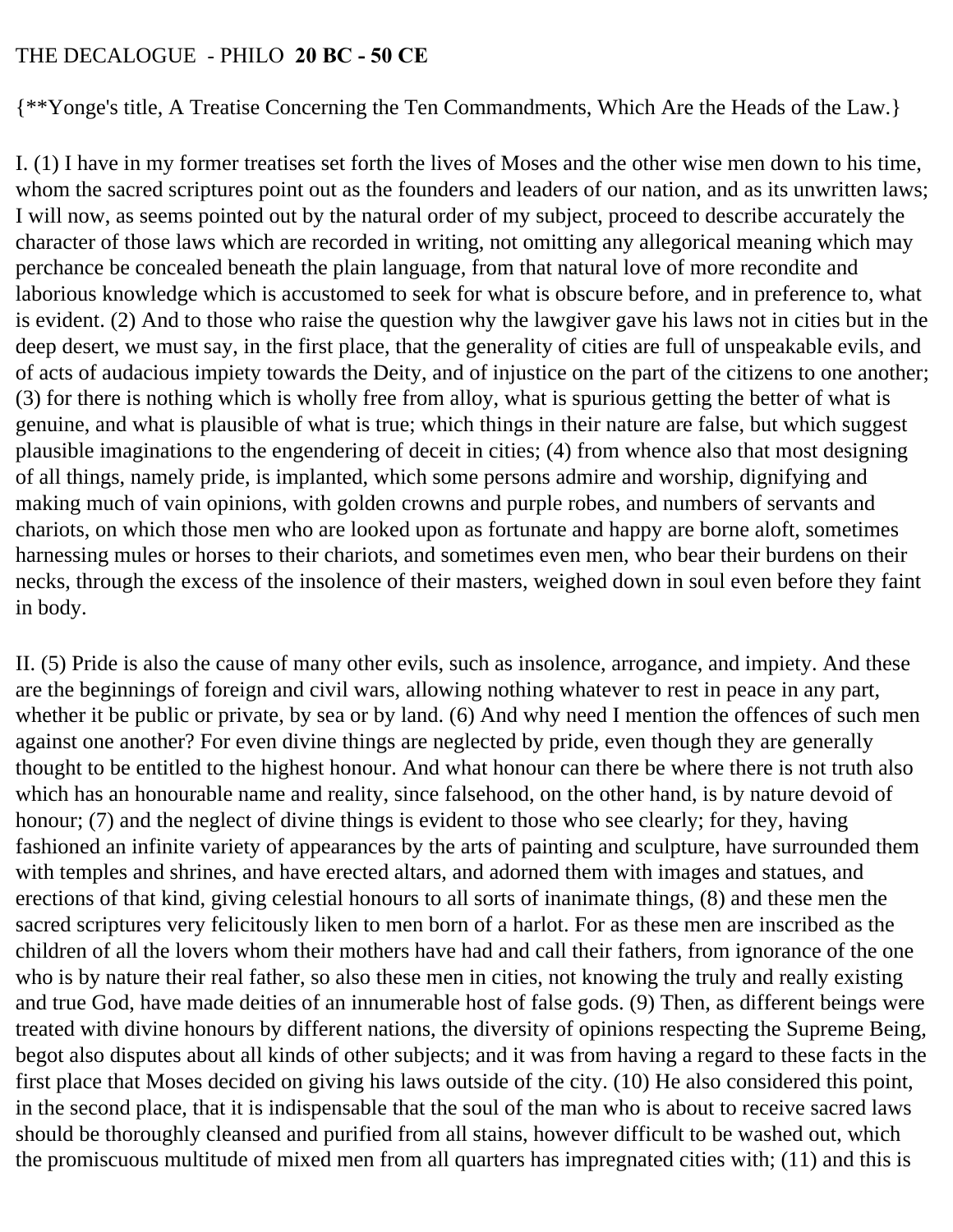impossible to be effected unless the man dwells apart; and even then it cannot be done in a moment, but only at a much later period, when the impressions of ancient transgressions, originally deeply imprinted, have become by little and little fainter, and gradually become more and more dim, and at last totally effaced; (12) in this manner those who are skilful in the art of medicine, save their patients; for they do not think it advisable to give food before they have removed the causes of their diseases; for while the diseases remain, food is useless, being the pernicious materials of their sufferings.

III. (13) Very naturally therefore, having led his people from the injurious associations prevailing in the cities, into the desert, that he might purify their souls from their offences he begun to bring them food for their minds; and what could this food be but divine laws and reasonings? (14) The third cause is this; as men who set out on a long voyage do not when they have embarked on board ship, and started from the harbour, then begin for the first time to prepare their masts, and cables, and rudders, but, while still remaining on the land, they make ready everything which can conduce to the success of their voyage; so in the same manner Moses did not think it fit that his people, after they had received their inheritances, and settled as inhabitants of their cities, should then seek laws in accordance with which they were to regulate their cities, but that, having previously prepared laws and constitutions, and being trained in those regulations, by which nations can be governed with safety, they should then be settled in their cities, being prepared at once to use the just regulations which were already prepared for them, in unanimity and a complete participation in and proper distribution of those things which were fitting for each person.

IV. (15) And some persons say that there is also a fourth cause which is not inconsistent with, but as near as possible to the truth; for that, as it was necessary that a conviction should be implanted in the minds of men that these laws were not the inventions of men, but the most indubitable oracles of God, he on that account, led the people as far as possible from the cities into the deep wilderness, which was barren not only of all fruits that admitted of cultivation, (16) but even of wholesome water, in order that, when after having found themselves in want of necessary food, and expecting to be destroyed by hunger and thirst, they should on a sudden find themselves amid abundance of all necessary things, spontaneously springing up around them; the heaven itself raining down upon them food called manna, and as a seasoning delicacy to that meat an abundance of quails from the air; and the bitter water being sweetened so as to become drinkable, and the precipitous rock pouring forth springs of sweet water; then they might no longer look back upon the Nile with wonder, nor be in doubt as to whether those laws were the laws of God, having received a most manifest proof of the fact from the supplies by which they now found their scarcity relieved beyond all their previous expectations; (17) for they would see that he, who had given them a sufficiency of the means of life was now also giving them a means which should contribute to their living well; accordingly, to live at all required meat and drink which they found, though they had never prepared them; and towards living well, and in accordance with nature and decorum, they required laws and enactments, by which they were likely to be improved in their minds.

V. (18) These are the causes which may be advanced by probable conjecture, to explain the question which is raised on this point; for the true causes God alone knows. But having said what is fitting concerning these matters, I shall now proceed in regular order to discuss the laws themselves with accuracy and precision: first of all of necessity, mentioning this point, that of his laws God himself,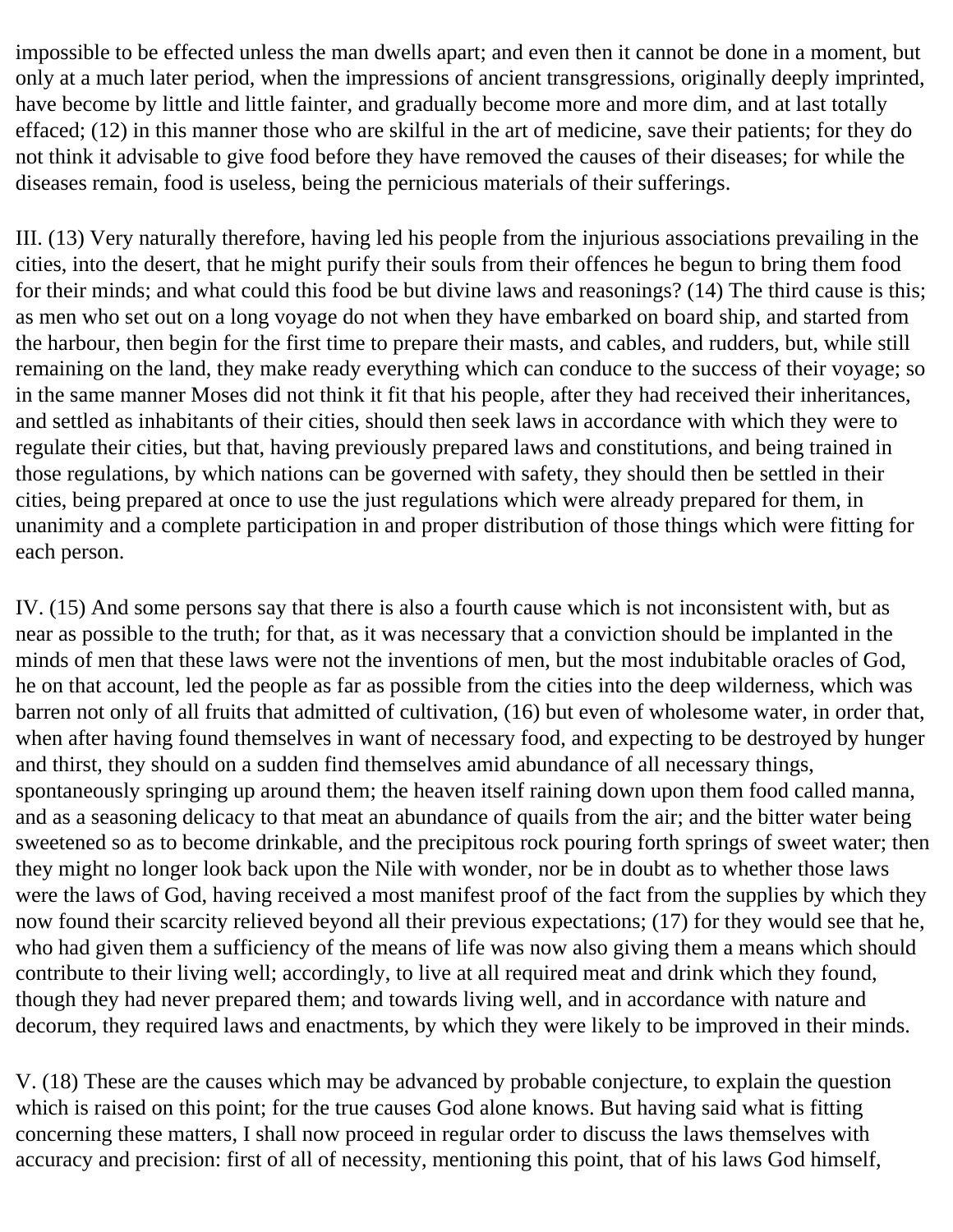without having need of any one else, thought fit to promulgate some by himself alone, and some he promulgated by the agency of his prophet Moses, whom he selected, by reason of his pre-eminent excellence, out of all men, as the most suitable man to be the interpreter of his will. (19) Now those which he delivered in his own person by himself alone, are both laws in general, and also the heads of particular laws; and those which he promulgated by the agency of his prophet are all referred to those others; (20) and I will explain each kind as well as I can.

VI. And first of all, I will speak of those which rather resemble heads of laws, of which in the first place one must at once admire the number, inasmuch as they are completed in the perfect number of the decade, which contains every variety of number, both those which are even, and those which are odd, and those which are even-odd; {1}{liddell and Scott explain this as meaning such even numbers as become odd when divided, as 2, 6, 10, 14, etc.} the even numbers being such as two, the odd numbers such as three, the even-odd such as five, it also comprehends all the varieties of the multiplication of numbers, and of those numbers which contain a whole number and a fraction, and of those which contain several fractional parts; (21) it comprehends likewise all the proportions; the arithmetical, which exceeds and it exceeded by an equal number: as in the case of the numbers one, and two, and three; and the geometrical, according to which, as the proportion of the first number is to the second, the same is the ratio of the second to the third, as is the case in the numbers one, two and four; and also in multiplication, which double, or treble, or in short multiply figures to any extent; also in those which are half as much again as the numbers first spoken of, or one third greater, and so on. It also contains the harmonic proportion, in accordance with which that number which is in the middle between two extremities, is exceeded by the one, and exceeds the other by an equal part; as is the case with the numbers three, four, and six. (22) The decade also contains the visible peculiar properties of the triangles, and squares, and other polygonal figures; also the peculiar properties of symphonic ratios, that of the diatessaron in proportion exceeding by one fourth, as is the ratio of four to three; that of fifths exceeding in the ratio of half as much again, as is the case with the proportion of three to two. Also, that of the diapason, where the proportion is precisely twofold, as is the ratio of two to one, or that of the double diapason, where the proportion is fourfold, as in the ratio of eight to two. (23) And it is in reference to this fact that the first philosophers appear to me to have affixed the names to things which they have given them. For they were wise men, and therefore they very speciously called the number ten the decade (teµn dekada), as being that which received every thing (hoµsanei dechada ousan), from receiving (tou dechesthai) and containing every kind of number, and ratio connected with number, and every proportion, and harmony, and symphony.

VII. (24) Moreover, at all events, in addition to what has been already said, any one may reasonably admire the decade for the following reason, that it contains within itself a nature which is at the same time devoid of intervals and capable of containing them. Now that nature which has no connection with intervals is beheld in a point alone; but that which is capable of containing intervals is beheld under three appearances, a line, and a superficies, and a solid. (25) For that which is bounded by two points is a line; and that which has two dimensions or intervals is a superficies, the line being extended by the addition of breadth; and that which has three intervals is a solid, length and breadth having taken to themselves the addition of depth. And with these three nature is content; for she has not engendered more intervals or dimensions than these three. (26) And the archetypal numbers, which are the models of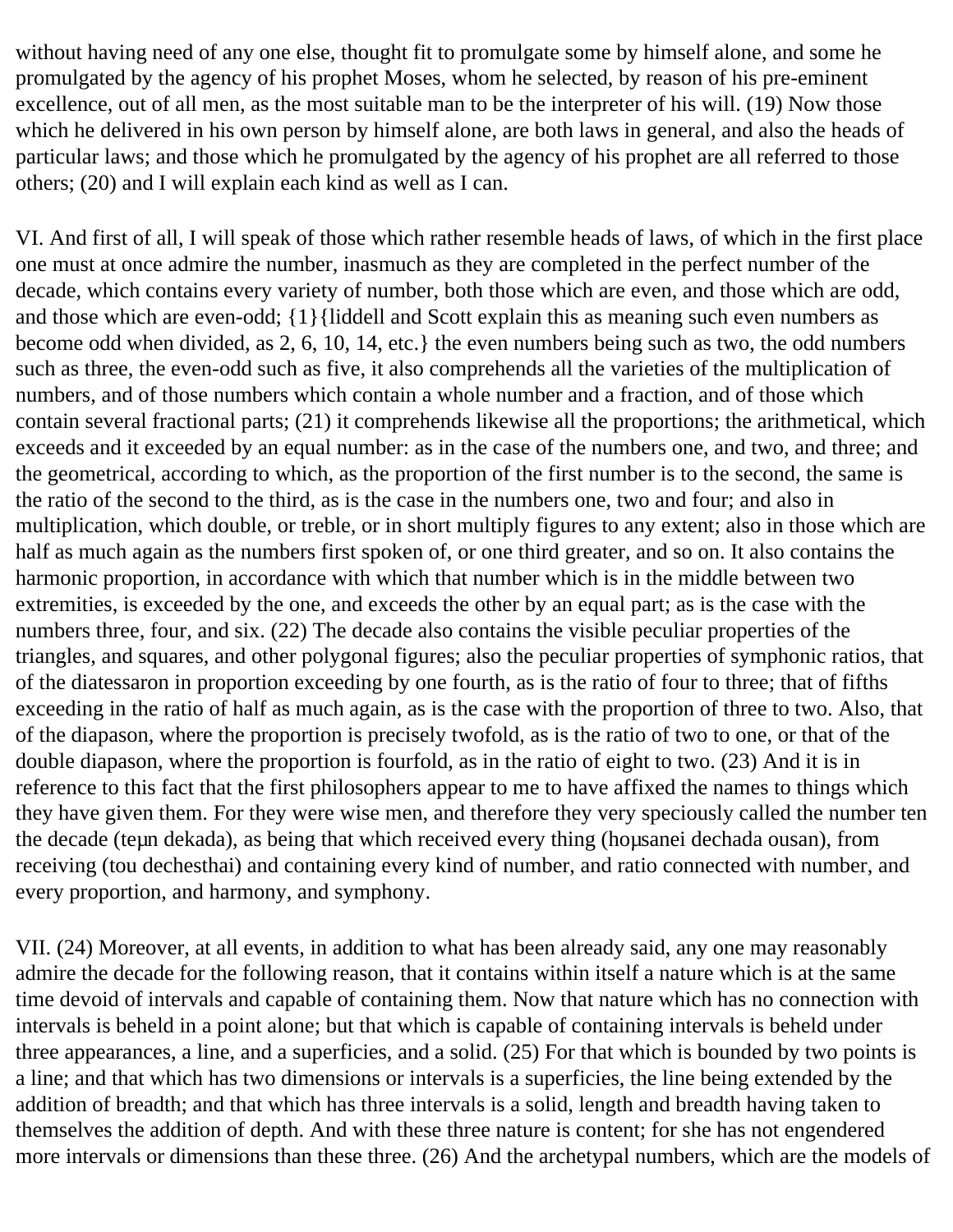these three are, of the point the limit, of the line the number two, and of the superficies the number three, and of the solid the number four; the combination of which, that is to say of one, and two, and three, and four completes the decade, which displays other beauties also in addition to those which are visible. (27) For one may almost say that the whole infinity of numbers is measured by this one, because the boundaries which make it up are four, namely, one, two, three, and four; and an equal number of boundaries, corresponding to them in equal proportions, make up the number of a hundred out of decades; for ten, and twenty, and thirty, and forty produce a hundred. And in the same way one may produce the number of a thousand from hundreds, and that of a myriad from thousands. (28) And the unit, and the decade, and the century, and the thousand, are the four boundaries which generate the decade, which last number, besides what has been already said, displays also other differences of numbers, both the first, which is measured by the unit alone, of which an instance is found in the numbers three, or five, or seven; and the square which is the fourth power, which is an equally equal number. Also the cube, which is the eighth power, which is equally equal equally, and also the perfect number, the number six, which is made equal to its component parts, three, and two, and one.

VIII. (29) But what is the use now of enumerating the excellencies of the decade, which are infinite in number; treating our most important task as one of no importance, which is, indeed, of itself most allsufficient, and worthy material for the study of those who devote themselves to mathematics? The other points we must pass over for the present; but perhaps it may not be out of place to mention one by way of example; (30) for those who have devoted themselves to the doctrines of philosophy say that what are called the categories in nature are ten only in number, --quality, essence, quantity, relation, action, passion, possession, condition, and those two without which nothing can exist, time and place. (31) For there is nothing which is devoid of participation in these things; as, for instance, I partake of essence, borrowing of each one of the elements of which the whole world was made, that is to say, of earth and water, and air and fire, what is sufficient for my own existence. I also partake of quality, inasmuch as I am a man; and of quantity, inasmuch as I am a man of such and such a size. I also partake of relation, when any one is on my right hand or on my left. Again, I am in action when I rub or burn any thing. I am in passion when I am cut or rubbed by any one else. I am discerned as a possessor, when I am clothed or equipped with anything. And I am seen in condition, when sitting still or lying down. And I am altogether in time and place, since not one of all the categories just mentioned can exist without both these things.

IX. (32) This, then, may be enough to say on these subjects; but it is necessary now to connect with these things what I am about to say, namely, that it was the Father of the universe who delivered these ten maxims, or oracles, or laws and enactments, as they truly are, to the whole assembled nation of men and women altogether. Did he then do so, uttering himself some kind of voice? Away! let not such an idea ever enter your mind; for God is not like a man, in need of a mouth, and of a tongue, and of a windpipe, (33) but as it seems to me, he at that time wrought a most conspicuous and evidently holy miracle, commanding an invisible sound to be created in the air, more marvellous than all the instruments that ever existed, attuned to perfect harmonies; and that not an inanimate one, nor yet, on the other hand, one that at all resembled any nature composed of soul and body; but rather it was a rational soul filled with clearness and distinctness, which fashioned the air and stretched it out and changed it into a kind of flaming fire, and so sounded forth so loud and articulate a voice like a breath passing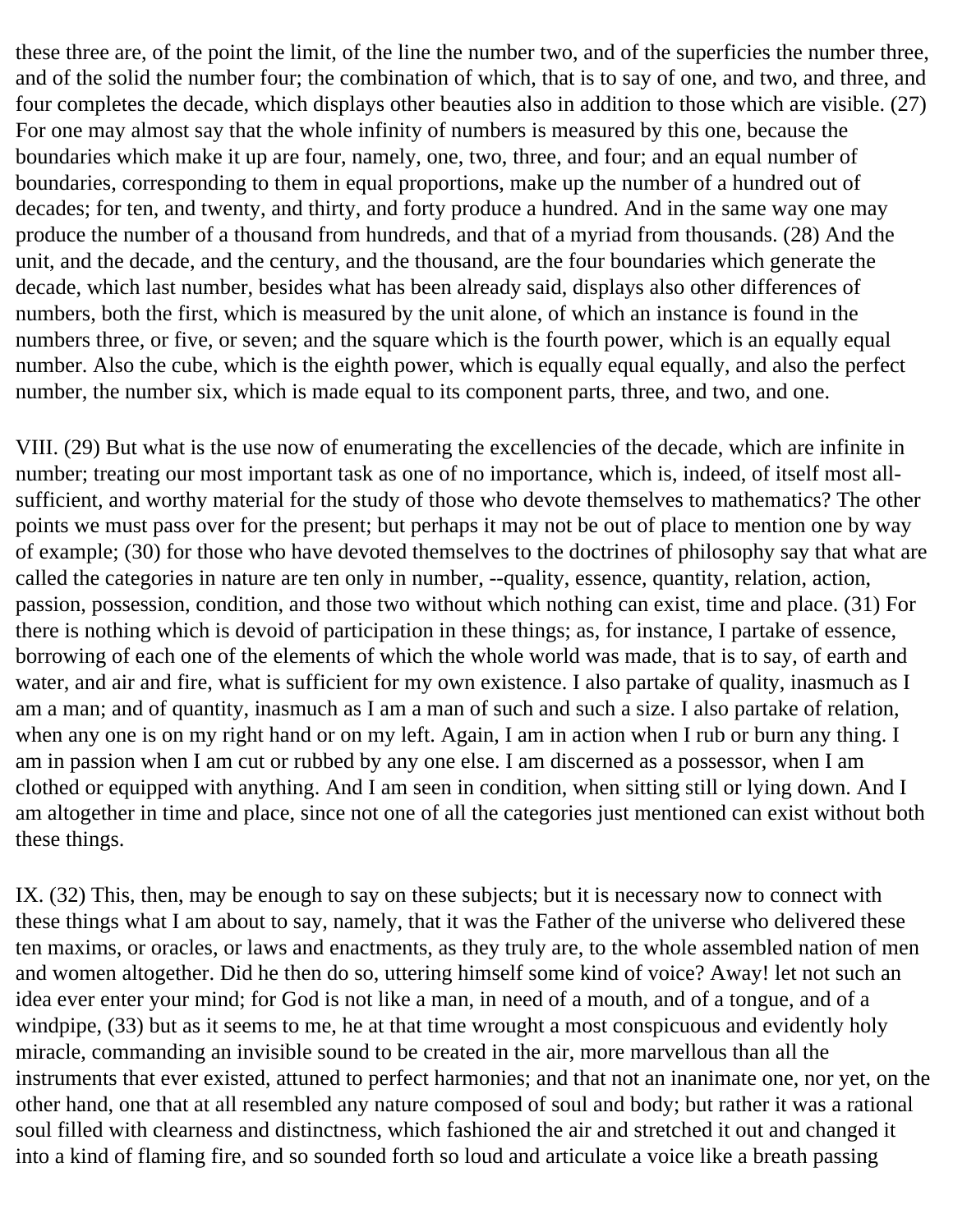through a trumpet, so that those who were at a great distance appeared to hear equally with those who were nearest to it. (34) For the voices of men, when they are spread over a very long distance, do naturally become weaker and weaker, so that those who are at a distance from them cannot arrive at a clear comprehension of them, but their understanding is gradually dimmed by the extension of the sound over a larger space, since the organs also by which it is extended are perishable. (35) But the power of God, breathing forth vigorously, aroused and excited a new kind of miraculous voice, and diffusing its sound in every direction, made the end more conspicuous at a distance than the beginning, implanting in the soul of each individual another hearing much superior to that which exists through the medium of the ears. For the one, being in some degree a slower kind of external sense, remains in a state of inactivity until it is struck by the air, and so put in motion. But the sense of the inspired mind outstrips that, going forth with the most rapid motion to meet what is said.

X. (36) This, then, may be enough to say about the divine voice. But a person may very reasonably raise the question on what account it happened, when there were so vast a number of myriads of men collected into one place that Moses chose to deliver each of the ten commandments in such a form as if they had been addressed not to many persons but to one, saying:--

Thou shalt not commit adultery.

Thou shalt not steal.

Thou shalt not Kill.{2}{#ex 20:13.}

And giving the other commandments in the same form. (37) We must say, therefore that he is desirous here to teach that most excellent lesson to those who read the sacred scriptures, that each separate individual by himself when he is an observer of the law and obedient to God, is of equal estimation with a whole nation, be it ever so populous, or I might rather say, with all the nations upon earth. And if I were to think fit I might proceed further and say, with all the world; (38) because in another passage of the scriptures God, praising a certain just man, says, "I am thy God."{3}{#ge 17:1.} But the same being was also the God of the world; so that all those who are subject to him are arranged according to the same classification, and, if they be equally pleasing to the supreme Governor of them all, they partake of an equal acceptance and honour. (39) And, secondly, we must say that any one addressing himself to an assembly in common as to a multitude is not bound to speak as if he were conversing with a single individual, but sometimes he commands or forbids a thing in a particular manner in such a way that whatever he commands does at once appear requisite to be done by every one who hears him, and does also seem to be commanded to the whole collective multitude together; for the man who receives an admonition as if addressed to himself personally is more inclined to obey it; but he who hears it as if it were only directed to him in common with others is, to a certain degree, rendered deaf to it, making the multitude a kind of veil and excuse for his obstinacy. (40) A third view of the question is, that no king or tyrant may ever despise an obscure private individual, from being full of insolence and haughty pride; but that such an one, coming as a pupil to the school of the sacred laws, may relax his eyebrows, unlearning his self-opinionativeness, and yielding rather to true reason. (41) For if the uncreated, and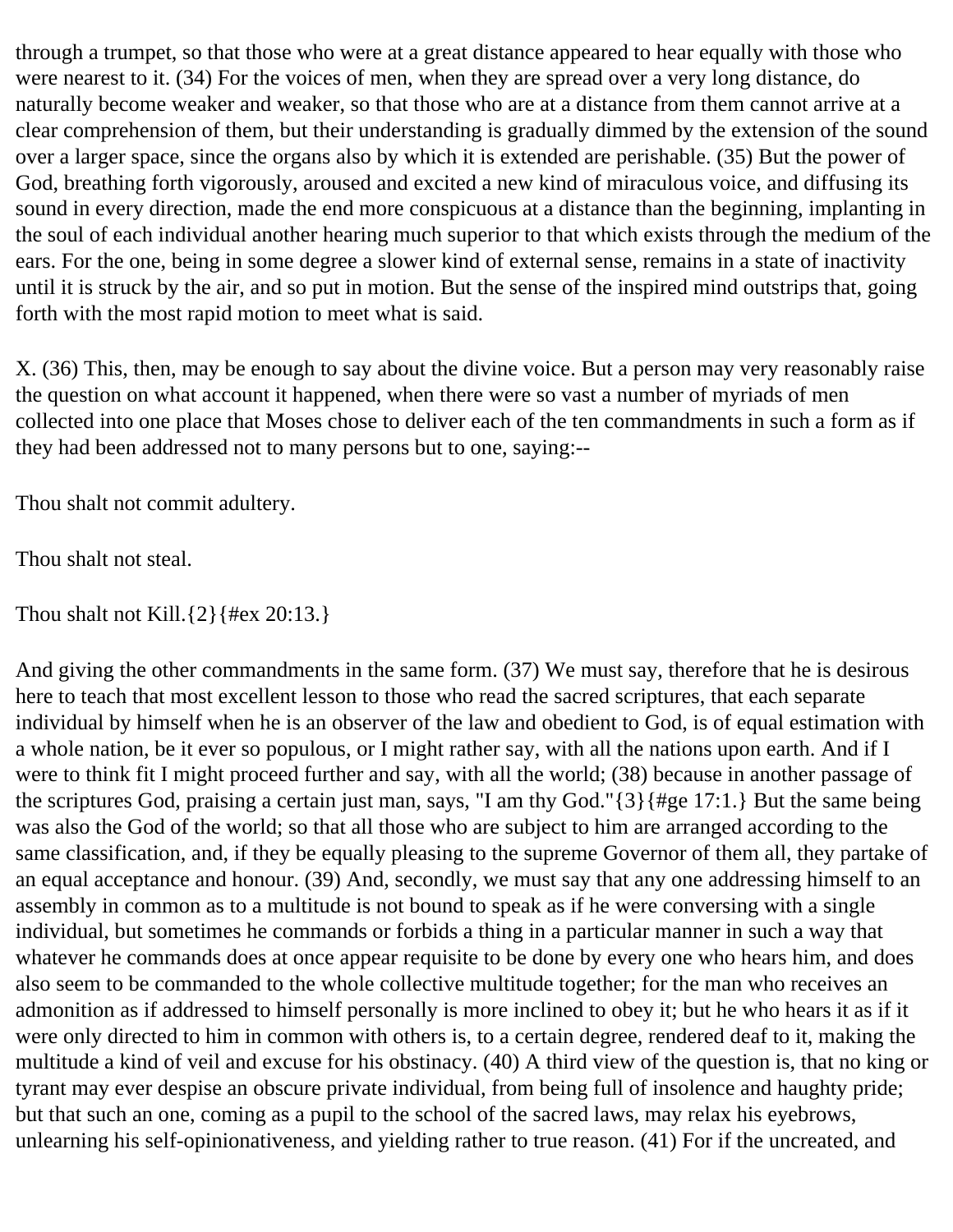immortal, and everlasting God, who is in need of nothing and who is the maker of the universe, and the benefactor and King of kings, and God of gods, cannot endure to overlook even the meanest of human beings, but has thought even such worthy of being banqueted in sacred oracles and laws, as if he were about to give him a lovefeast, and to prepare for him alone a banquet for the refreshing and expanding of his soul instructed in the divine will and in the manner in which the great ceremonies ought to be performed, how can it be right for me, who am a mere mortal, to hold my head up high and to allow myself to be puffed up, behaving with insolence to my equals whose fortunes may, perhaps, not be equal to mine, but whose relationship to me is equal and complete, inasmuch as they are set down as the children of one mother, the common nature of all men? (42) I will, therefore, behave myself in an affable, and courteous, and conciliatory manner to all men, even if I should obtain the dominion over the whole earth and the whole sea, and especially to those who are in the greatest difficulties and of the least reputation, and who are destitute of all assistance from kindred of their own, to those who are orphaned of either or of both their parents, to women who have experienced widowhood, and to old men who have either never had any children at all, or who have lost at an early age those who have been born to them; (43) for, inasmuch as I myself am a man, I will not think it right to cherish a pompous and tragedian-like dignity of manner, but I will keep myself within my nature, not transgressing its boundaries, but accustoming my mind to bear human events with complacency and equanimity. Not only because of the unforeseen changes by which things of one character assume a different appearance, both in the case of those in prosperity and of those who are in adversity, but also because it is becoming, even if prosperity were to remain unaltered and unshaken that a man should not forget himself. For these reasons it appears to me to have been that God expressed his oracular commandments in the singular number, as if they were directed to a single individual.

XI. (44) And, moreover, as was natural, he filled the whole place with miraculous signs and works, with noises of thunder too great for the hearing to support, and with the most radiant brilliancy of flashes of lightning, and with the sound of an invisible trumpet extending to a great distance, and with the march of a cloud, which, like a pillar, had its foundation fixed firmly on the earth, but raised the rest of its body even to the height of heaven; and, last of all, by the impetuosity of a heavenly fire, which overshadowed everything around with a dense smoke. For it was fitting that, when the power of God came among them, none of the parts of the world should be quiet, but that everything should be put in motion to minister to his service. (45) And the people stood by, having kept themselves clean from all connection with women, and having abstained from all pleasures, except those which arise from a participation in necessary food, having been purifying themselves with baths and ablutions for three days, and having washed their garments and being all clothed in the purest white robes, and standing on tiptoe and pricking up their ears, in compliance with the exhortations of Moses, who had forewarned them to prepare for the solemn assembly; for he knew that such would take place, when he, having been summoned up alone, gave forth the prophetic commands of God. (46) And a voice sounded forth from out of the midst of the fire which had flowed from heaven, a most marvellous and awful voice, the flame being endowed with articulate speech in a language familiar to the hearers, which expressed its words with such clearness and distinctness that the people seemed rather to be seeing than hearing it. (47) And the law testifies to the accuracy of my statement, where it is written, "And all the people beheld the voice most evidently." For the truth is that the voice of men is calculated to be heard; but that of God to be really and truly seen. Why is this? Because all that God says are not words, but actions which the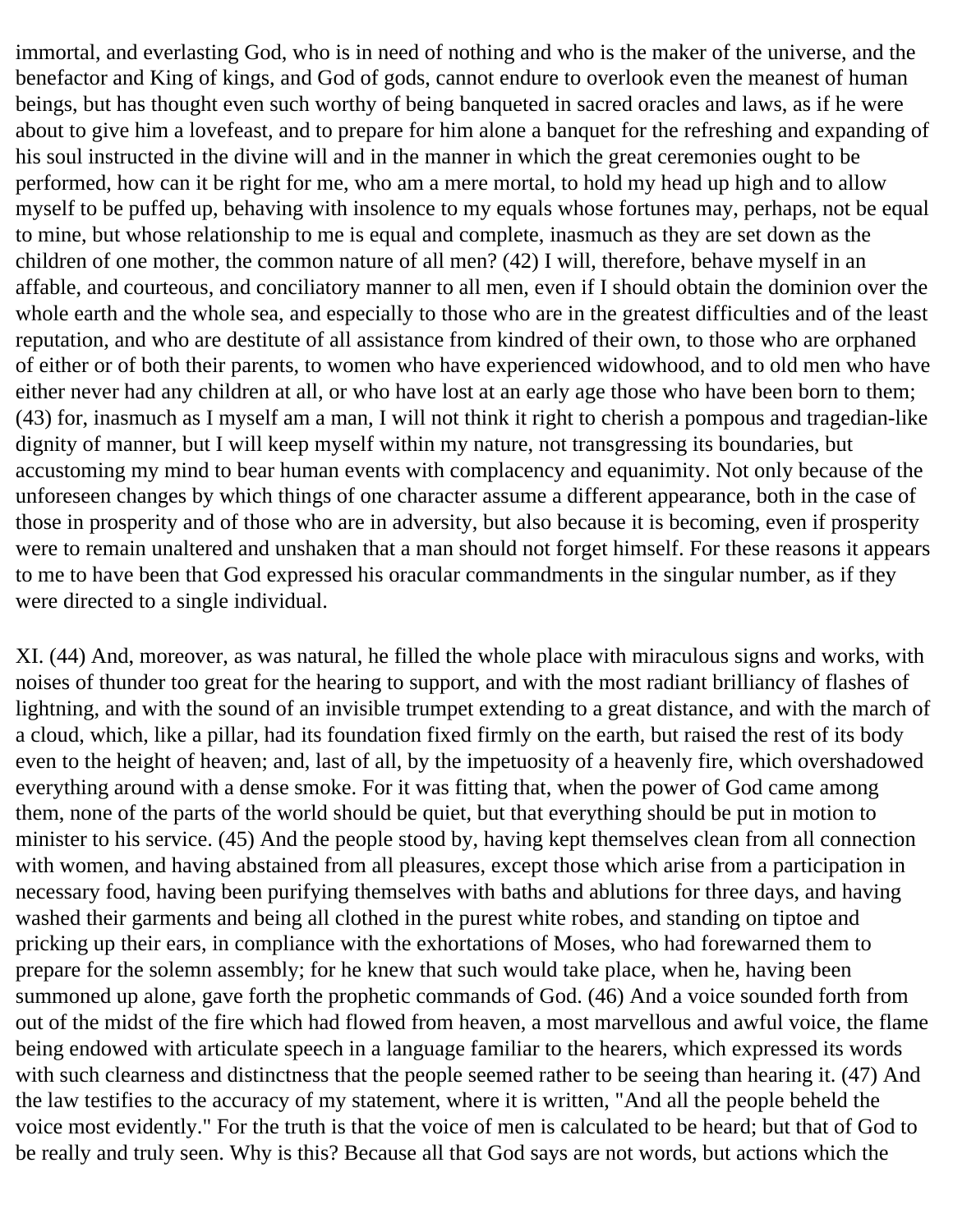eyes determine on before the ears. (48) It is, therefore, with great beauty, and also with a proper sense of what is consistent with the dignity of God, that the voice is said to have come forth out of the fire; for the oracles of God are accurately understood and tested like gold by the fire. (49) And God also intimates to us something of this kind by a figure. Since the property of fire is partly to give light, and partly to burn, those who think fit to show themselves obedient to the sacred commands shall live for ever and ever as in a light which is never darkened, having his laws themselves as stars giving light in their soul. But all those who are stubborn and disobedient are for ever inflamed, and burnt, and consumed by their internal appetites, which, like flame, will destroy all the life of those who possess them.

XII. (50) These, then, were the things which it was necessary to explain beforehand. But now we must turn to the commands themselves, and investigate everything which is marked by especial importance or difference in them. Now God divided them, being ten, as they are, into two tables of five each, which he engraved on two pillars. And the first five have the precedence and pre-eminence in honour; but the second five have an inferior place assigned to them. But both the tables are beautiful and advantageous to life, opening to men wrought and level roads kept within limits by one end, so as to secure the unwavering and secure progress of that soul which is continually desiring what is most excellent. (51) Now the most excellent five were of this character, they related to the monarchial principle on which the world is governed; to images and statues, and in short to all erections of any kind made by hand; to the duty of not taking the name of God in vain; to that of keeping the holy seventh day in a manner worthy of its holiness; to paying honour to parents both separately to each, and commonly to both. So that of the one table the beginning is the God and Father and Creator of the universe; and the end are one's parents, who imitate his nature, and so generate the particular individuals. And the other table of five contains all the prohibitions against adulteries, and murder, and theft, and false witness, and covetousness. (52) But we must consider, with all the accuracy possible, each of these oracles separately, not looking upon any one of them as superfluous. Now the best beginning of all living beings is God, and of all virtues, piety. And we must, therefore, speak of these two principles in the first place. There is an error of no small importance which has taken possession of the greater portion of mankind concerning a subject which was likely by itself, or, at least, above all other subjects, to have been fixed with the greatest correctness and truth in the mind of every one; (53) for some nations have made divinities of the four elements, earth and water, and air and fire. Others, of the sun and moon, and of the other planets and fixed stars. Others, again, of the whole world. And they have all invented different appellations, all of them false, for these false gods put out of sight that most supreme and most ancient of all, the Creator, the ruler of the great city, the general of the invincible army, the pilot who always guides everything to its preservation; (54) for they call the earth Proserpine, and Ceres, and Pluto. And the sea they call Neptune, inventing besides a number of marine deities as subservient to him, and vast companies of attendants, both male and female. The air they call Juno; fire, Vulcan; and the sun, Apollo; the moon, Diana; and the evening star, Venus; Lucifer, they call Mercury; (55) and to every one of the stars they have affixed names and given them to the inventors of fables, who have woven together cleverly-contrived imaginations to deceive the ear, and have appeared to have been themselves the ingenious inventors of these names thus given. (56) Again, in their descriptions, they divided the heaven into two parts, each one hemisphere, the one being above the earth and the other under the earth, which they called the Dioscuri; {4}{dios kouroi. Sons of Jupiter, i.e., Castor and Pollux. The Gemini or Twins of the Zodiac.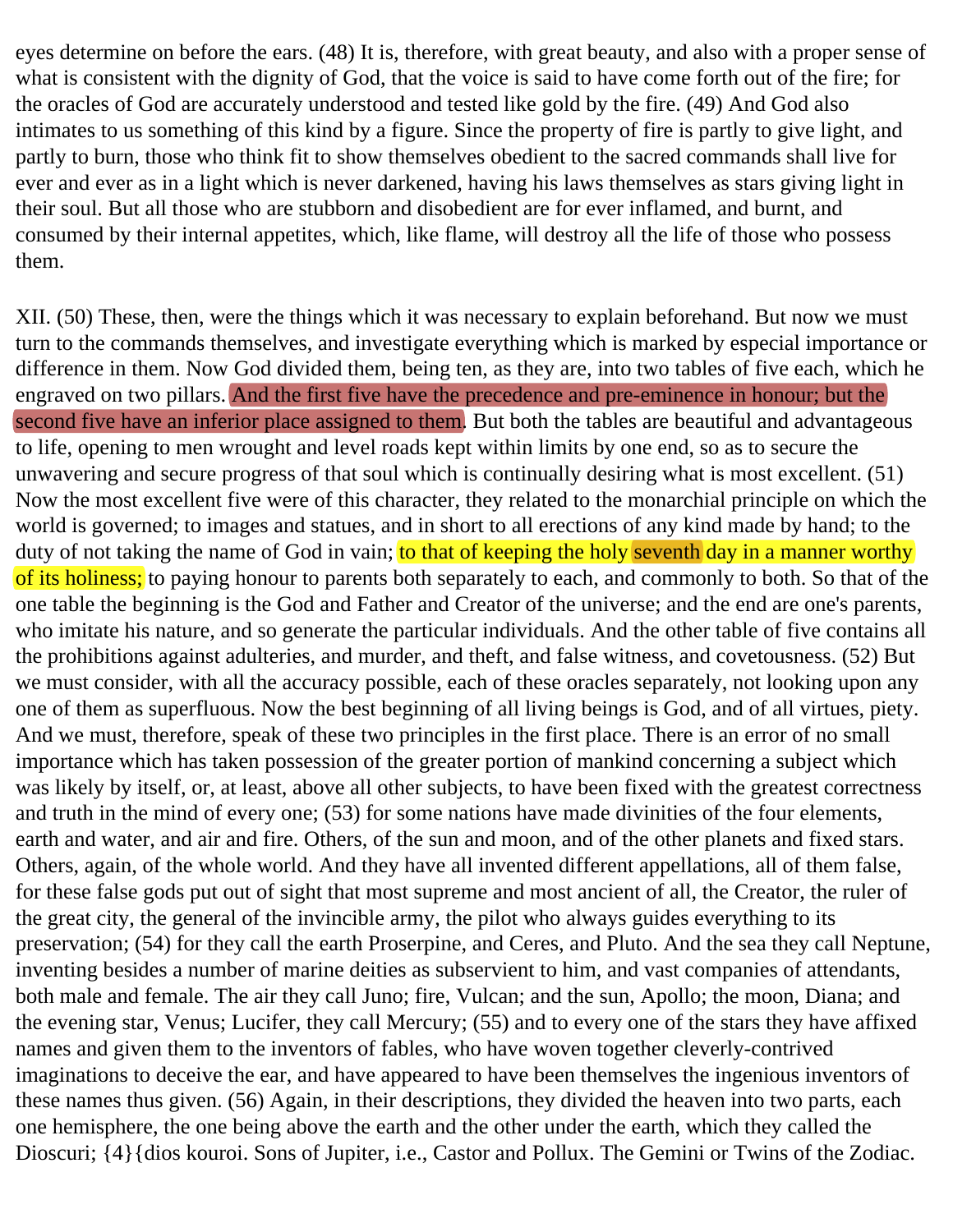The story of their living and dying on alternate days is alluded to by Virgil, Aen. 6.121, where Aeneas says (as it is translated by Dryden)--"If Pollux, off'ring his alternate life, / Could free his brother; and can daily go / By turns aloft, by turns descend below."} inventing, besides, a marvellous story concerning their living on alternate days. (57) For, as the heaven is everlasting revolving, in a circle without any cessation or interruption, it follows of necessity that each of the hemispheres must every day be in a different position from that which it was in the day before, everything being turned upside down as far as appearance goes, at least; for, in point of fact, there is no such thing as any uppermost or undermost in a spherical figure. And this expression is only used with reference to our own formation and position; that which is over our head being called uppermost, and that which is in the opposite direction being called undermost. (58) Accordingly, to one who understands how to apply himself to philosophy in a genuine, honest spirit, and who lays claim to a guiltless and pure piety, God gives that most beautiful and holy commandment, that he shall not believe that any one of the parts of the world is its own master, for it has been created; and the fact of having been created implies a liability to destruction, even though the thing created may be made immortal by the providence of the Creator; and there was a time once when it had no existence, but it is impiety to say that there was a previous time when God did not exist, and that he was born at some time, and that he does not endure for ever.

XIII. (59) But some persons indulge in such foolish notions respecting their judgments on these points, that they not only look upon the things which have been mentioned above as gods, but as each separate one of them as the greatest and first of gods, either because they are really ignorant of the true living God, from their nature being uninstructed, or else because they have no desire to learn, because they believe that there is no cause of things invisible, and appreciable only by the intellect, apart from the objects of the external senses, and this too, though the most distinct possible proof is close at hand; (60) for though, as it is owing to the soul that they live, and form designs, and do everything which is done in human life, they nevertheless have never been able to behold their soul with their eyes, nor would they be able if they were to strive with all imaginable eagerness, wishing to see it as the most beautiful possible of all images or appearances, from a sight of which they might, by a sort of comparison, derive a notion of the uncreated and everlasting God, who rules and guides the whole world in such a way as to secure its preservation, being himself invisible. (61) As, therefore, if any one were to assign the honours of the great king to his satraps and viceroys, he would appear to be not only the most ignorant and senseless of men, but also the most fool-hardy, giving to slaves what belongs to the master; in the same manner, let the man who honours the Creator, with the same honours as those with which he regards the creature, know that he is of all men the most foolish and the most unjust, in giving equal things to unequal persons, and that too not in such a way as to do honour to the inferior, but only to take it from the superior. (62) There are again some who exceed in impiety, not giving the Creator and the creature even equal honour, but assigning to the latter all honour, and respect, and reverence, and to the former nothing at all, not thinking him worthy of even the common respect of being recollected; for they forget him whom alone they should recollect, aiming, like demented and miserable men as they are, at attaining to an intentional forgetfulness. (63) Some men again are so possessed with an insolent and free-spoken madness, that they make an open display of the impiety which dwells in their hearts, and venture to blaspheme the Deity, whetting an evil-speaking tongue, and desiring, at the same time, to vex the pious, who immediately feel an indescribable and irreconcilable affliction, which enters in at their ears and pervades the whole soul; for this is the great engine of impious men, by which alone they bridle those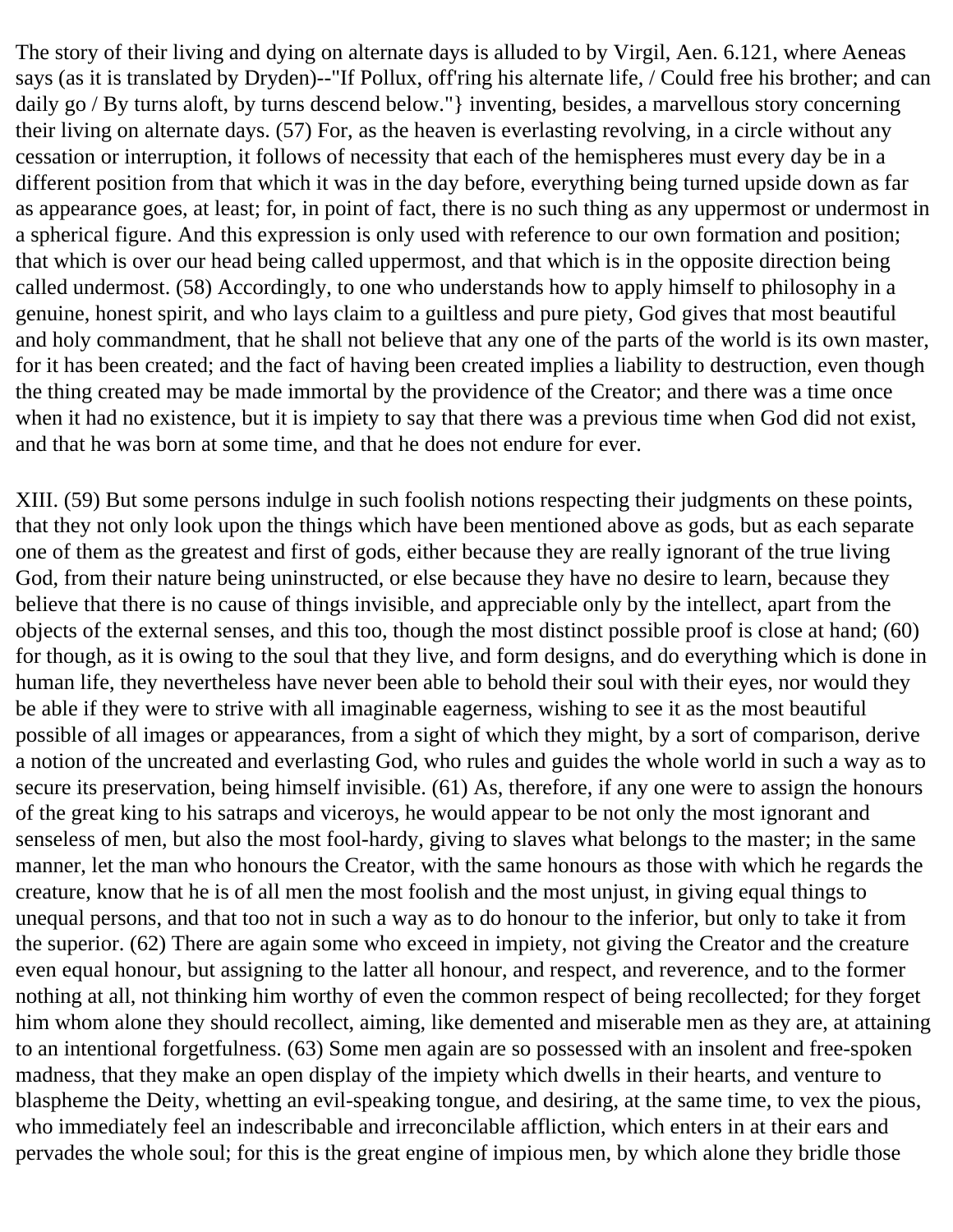who love God, as they think it better at the moment to preserve silence, for the sake of not provoking their wickedness further.

XIV. (64) Let us, therefore, reject all such impious dishonesty, and not worship those who are our brothers by nature, even though they may have received a purer and more immortal essence than ourselves (for all created things are brothers to one another, inasmuch as they are created; since the Father of them all is one, the Creator of the universe); but let us rather, with our mind and reason, and with all our strength, gird ourselves up vigorously and energetically to the service of that Being who is uncreated and everlasting, and the maker of the universe, never shrinking or turning aside from it, nor yielding to a desire of pleasing the multitude, by which even those who might be saved are often destroyed. (65) Let us, therefore, fix deeply in ourselves this first commandment as the most sacred of all commandments, to think that there is but one God, the most highest, and to honour him alone; and let not the polytheistical doctrine ever even touch the ears of any man who is accustomed to seek for the truth, with purity and sincerity of heart; (66) for those who are ministers and servants of the sun, and of the moon, and of all the host of heaven, or of it in all its integrity or of its principal parts, are in grievous error; (how can they fail to be, when they honour the subjects instead of the prince?) but still they sin less grievously than the others, who have fashioned stocks, and stones, and silver, and gold, and similar materials according to their own pleasure, making images, and statues, and all kinds of other things wrought by the hand; the workmanship in which, whether by statuary, or painter, or artisan, has done great injury to the life of man, having filled the whole habitable world. (67) For they have cut away the most beautiful support of the soul, namely the proper conception of the ever-living God; and therefore, like ships without ballast, they are tossed about in every direction for ever, being borne in every direction, so as never once to reach the haven, and never to be able to anchor firmly in truth, being blind respecting that which is worth seeing, and the only object as to which it is absolutely necessary to be sharp-sighted; (68) and such men appear to me to have a more miserable life than those who are deprived of their bodily sight; for these latter have either been injured without their own consent, or else have endured some terrible disease of the eyes, or else have been plotted against by their enemies; but those others by their own deliberate intention, have not only dimmed the eye of their soul, but have even chosen utterly to discard it; (69) on which account pity is bestowed on the one class as unfortunate, but the other class are justly punished as being wicked, who in conjunction with others have not chosen to recognize that fact which even an infant child would understand, namely, that the Creator is better than the creature; for he is both more ancient in point of time, and is also in a manner the father of that which he has made. He is also superior in power, for the agent is more glorious than the patient. (70) And though it would be proper, if they had not committed sins, to deify the painters and statuaries themselves with exceeding honours, they have left them in obscurity, giving them no advantage, but have looked upon the figures which have been made, or the pictures which have been painted by them, as gods; (71) and these artists have often grown old in poverty and obscurity, dying, worn out by incessant misfortunes, while the things which they have fabricated, are made splendid with purple, and gold, and all sorts of costly splendour which wealth can furnish, and are worshipped not only by freemen but even by men of noble birth, and of the greatest personal strength and beauty. For the race of priests is scrutinised with the greatest rigour and minuteness, to see whether they are without blemish, and to see whether the whole combination of the parts of their bodies is entire and perfect; (72) and these are not the worst points of all, bad as they are: but this is entirely intolerable, for I have known before now,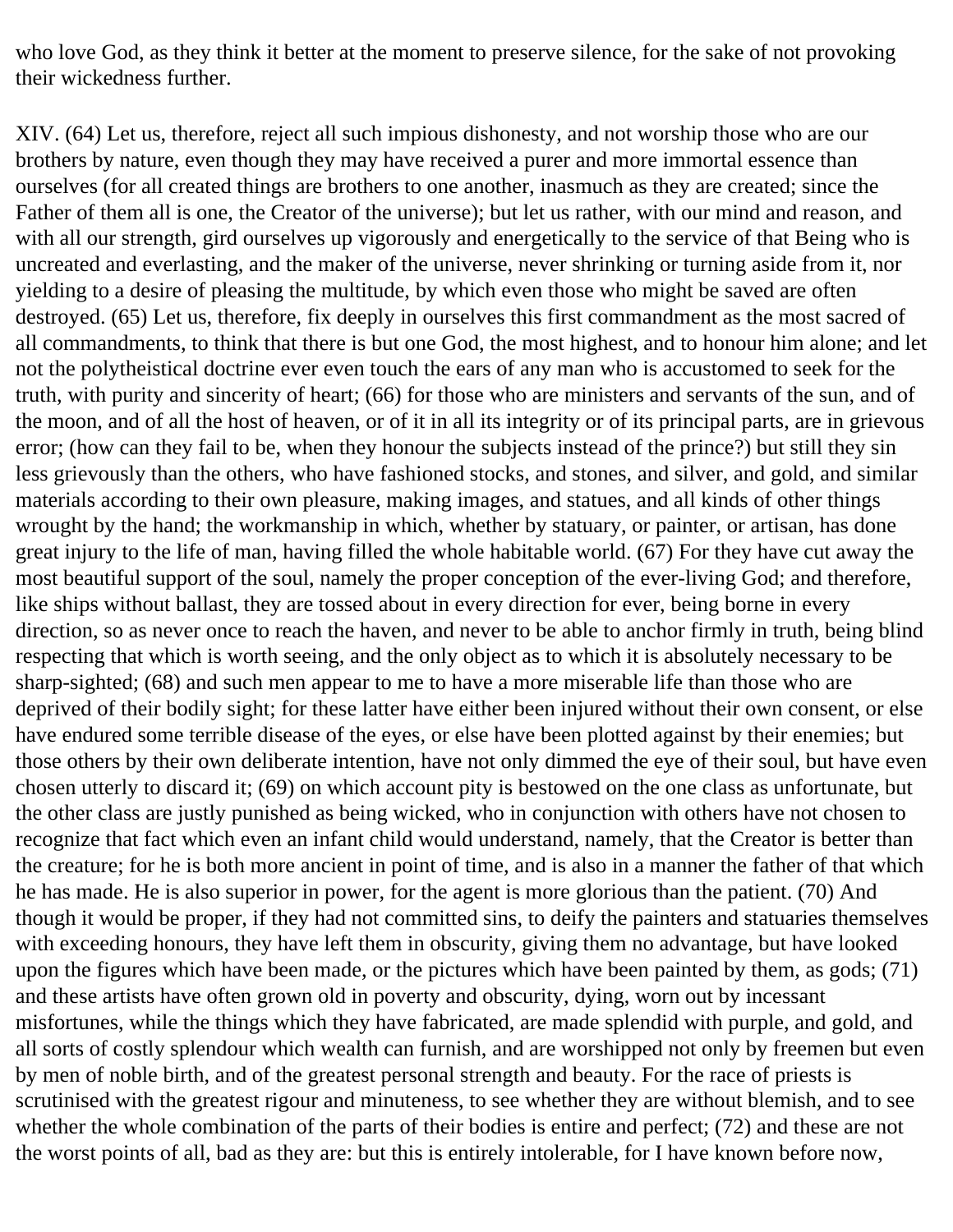some of the very men who have made the things, praying and sacrificing to the very things which have been made by them, when it would have been more to their purpose to worship either of their own hands, or, if they feared the reproach of self-conceit, and therefore did not choose to do that, at all events to worship their anvils, and hammers, and graving tools, and compasses, and other instruments, by means of which the materials have been fashioned into shape.

XV. (73) And yet it is well for us, speaking with all proper freedom, to say to those who have shown themselves so devoid of sense; "My good men, the best of all prayers, and the end, and proper object of happiness, is to attain to a likeness to God. (74) Do you therefore pray to become like those erections of yours, that so you may reap the most supreme happiness, neither seeing with your eyes, nor hearing with your ears, nor respiring, nor smelling with your nostrils, nor speaking, nor tasting with your mouth, nor taking, nor giving, nor doing anything with your hands, nor walking with your feet, nor doing anything at all with any one of your members, but being as it were confined and guarded in the temple, as if in a prison, and day and night continually imbibing the steam from the sacrifices offered up; for this is the only one good thing which can be attributed to any kind of building or erection." (75) But I think that when they hear these things, they will be indignant, as if they were listening not to prayers, but to curses, and that they will take refuge in such defence as chance may furnish them with, bringing retaliatory accusations; which may be the greatest proof of the manifest and undesirable impiety of those men, who look upon those beings as gods, to whom they themselves would never wish to have their own natures assimilated.

XVI. (76) Let no one therefore of those beings who are endowed with souls, worship any thing that is devoid of a soul; for it would be one of the most absurd things possible for the works of nature to be diverted to the service of those things which are made by hand; and against Egypt, not only is that common accusation brought, to which the whole country is liable, but another charge also, which is of a more special character, and with great fitness; for besides falling down to statues, and images they have also introduced irrational animals, to the honours due to the gods, such as bulls, and rams, and goats, inventing some prodigious fiction with regard to each of them; (77) and as to these particular animals, they have indeed some reason for what they do, for they are the most domestic, and the most useful to life. The bull, as a plougher, draws furrows for the reception of the seed, and is again the most powerful of all animals to thresh the corn out when it is necessary to purify it of the chaff; the ram gives us the most beautiful garments for the coverings of our persons; for if our bodies were naked, they would easily be destroyed either through heat, or though intense cold, caused at one time by the blaze of the sun, and at another by the cooling of the air. (78) But as it is they go beyond these animals, and select the most fierce, and untameable of all wild animals, honouring lions, and crocodiles, and of reptiles the poisonous asp, with temples, and sacred precincts, and sacrifices, and assemblies in their honour, and solemn processions, and things of that kind. For if they were to seek out in both elements, among all the things given to man for his use by God, searching through earth and water, they would never find any animal on the land more savage than the lion, or any aquatic animal more fierce than the crocodile, both which creatures they honour and worship; (79) they have also deified many other animals, dogs, ichneumons, wolves, birds, ibises, and hawks, and even fish, taking sometimes the whole, and sometimes only a part; and what can be more ridiculous than this Conduct?{5}{this was one of the things which especially excited the ridicule of the Romans. Juvenal says, Sat. 15.1, (as it is translated by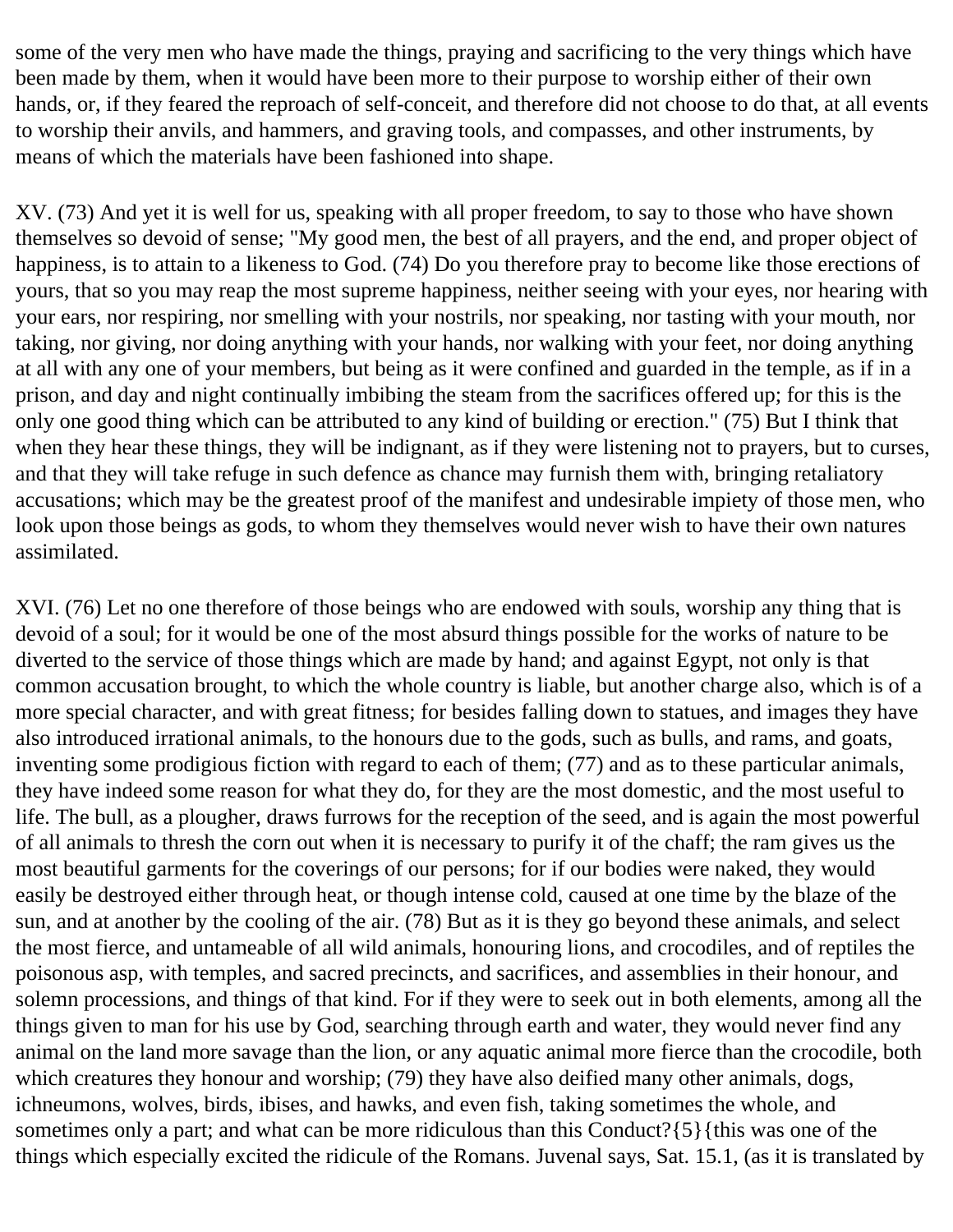Gifford)--"Who knows not to what monstrous gods, my friend, / The mad inhabitants of Egypt bend? / The snake devouring ibis, these enshrine / Those think the crocodile alone divine; / Others, where Thebes' vast ruins strew the ground / And shattered Memnon yields a magic sound, / Set up a glittering brute of uncouth shape, / And bow before the image of an ape! / Thousands regard the hound with holy fear, / Not one Diana."} (80) And, accordingly, the first foreigners who arrived in Egypt were quite worn out with laughing at and ridiculing these superstitions, till their minds had become impregnated with the conceit of the natives; but all those who have tasted of right instruction, are amazed and struck with consternation, at their system of ennobling things which are not noble, and pity those who give into it, thinking the men, as is very natural, more miserable than even the objects which they honour, since they in their souls are changed into those very animals, so as to appear to be merely brutes in human form, now returning to their original nature. (81) Therefore, God, removing out of his sacred legislation all such impious deification of undeserving objects, has invited men to the honour of the one true and living God; not indeed that he has any need himself to be honoured; for being all-sufficient for himself, he has no need of any one else; but he has done so, because he wished to lead the race of mankind, hitherto wandering about in trackless deserts, into a road from which they should not stray, that so by following nature it might find the best and end of all things, namely, the knowledge of the true and living God, who is the first and most perfect of all good things; from whom, as from a fountain, all particular blessings are showered upon the world, and upon the things are people in it.

XVII. (82) Having now spoken of the second commandment to the best of our ability, let us proceed to investigate the one which follows with accuracy, as is pointed out by the order in which they come. The next commandment is, "not to take the name of God in vain." Now the principle on which this order or arrangement proceeds is very plain to those who are gifted with acute mental vision; for the name is always subsequent in order to the subject of which it is the name; being like the shadow which follows the body. (83) Having, therefore, previously spoken of the existence of God, and also of the honour to be paid to the everlasting God; he then, following the natural order of connection proceeds to command what is becoming in respect of his name; for the errors of men with respect to this point are manifold and various, and assume many different characters. (84) That being which is the most beautiful, and the most beneficial to human life, and suitable to rational nature, swears not itself, because truth on every point is so innate within him that his bare word is accounted an oath. Next to not swearing at all, the second best thing is to keep one's oath; for by the mere fact of swearing at all, the swearer shows that there is some suspicion of his not being trustworthy. (85) Let a man, therefore, be dilatory, and slow if there is any chance that by delay he may be able to avoid the necessity of taking an oath at all; but if necessity compels him to swear, then he must consider with no superficial attention, every one of the subjects, or parts of the subject, before him; for it is not a matter of slight importance, though from its frequency it is not regarded as it ought to be. (86) For an oath is the calling of God to give his testimony concerning the matters which are in doubt; and it is a most impious thing to invoke God to be witness to a lie. Come now, if you please, and with your reason look into the mind of the man who is about to swear to a falsehood; and you will see that it is not tranquil, but full of disorder and confusion, accusing itself, and enduring all kinds of insolence and evil speaking; (87) for the conscience which dwells in, and never leaves the soul of each individual, not being accustomed to admit into itself any wicked thing, preserves its own nature always such as to hate evil, and to love virtue, being itself at the same time an accuser and a judge; being roused as an accuser it blames, impeaches, and is hostile; and again as a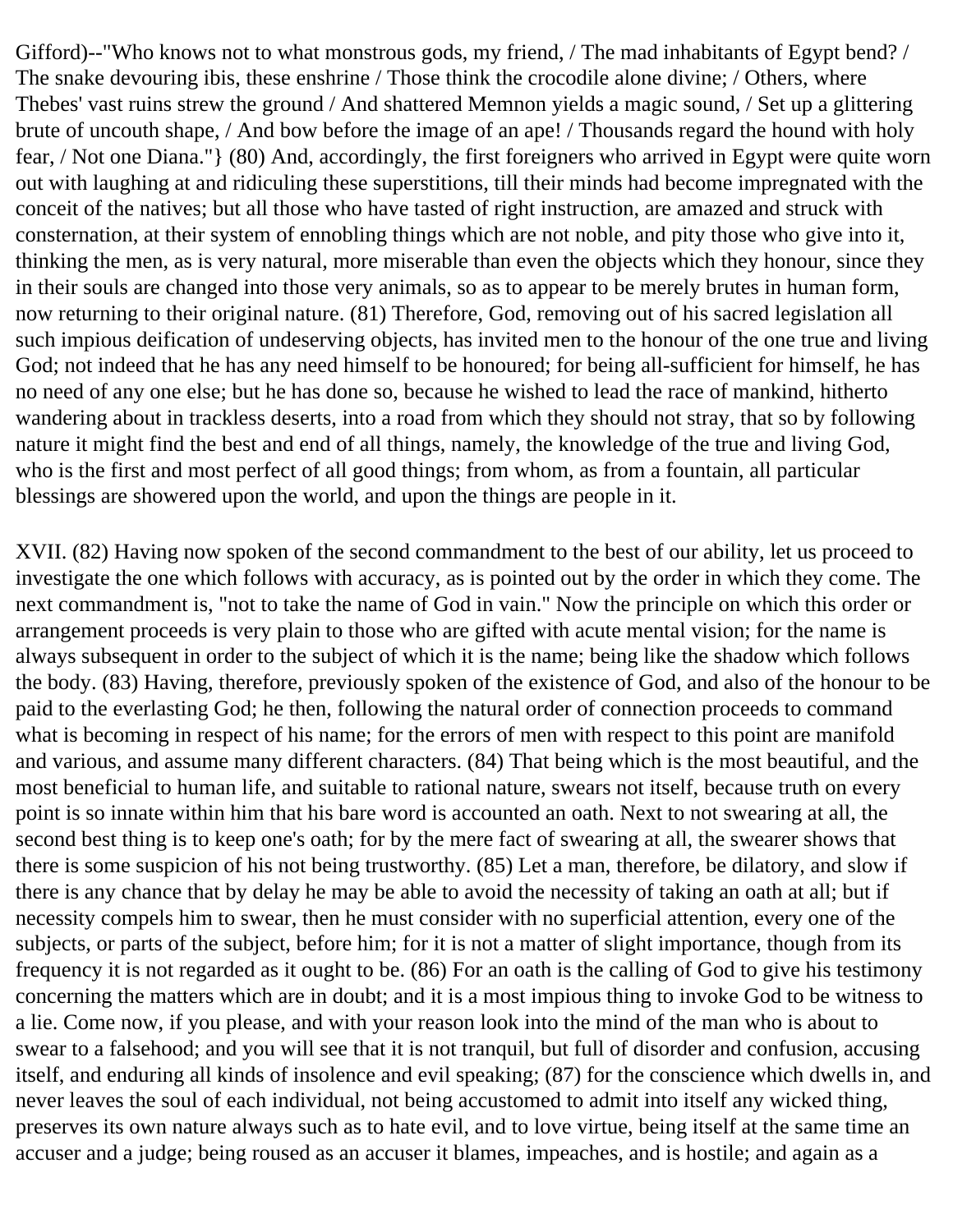judge it teaches, admonishes, and recommends the accused to change his ways, and if he be able to persuade him, he is with joy reconciled to him, but if he be not able to do so, then he wages an endless and implacable war against him, never quitting him neither by day, nor by night, but pricking him, and inflicting incurable wounds on him, until he destroys his miserable and accursed life.

XVIII. (88) "What sayest thou?" I should say to the perjured man, "will you dare to go to any one of your own acquaintances and say, My friend, come and bear witness for me that you have seen and heard, and been present at a whole catalogue of things which you have neither seen, nor heard? I think not; for that would be an act of incurable insanity; (89) with what face can you while sober, and while appearing to be master of yourself look upon your friend, and say, By reason of our acquaintance and companionship, act unjustly, violate the law, commit impiety for my sake; for it is plain that if he heard such a request, he would quickly renounce that companionship which you now believe to exist, reproaching himself for having ever had any friendship at all with a man of such a character as you, and would flee from you, as from a savage, and maddened, wild beast. (90) "Will you then, without shame call upon God, the father and sovereign of the world, to give his testimony in favour of those things, to witness which you will not venture even to bring your friend? And if you do so, will you do it knowing that he sees everything and hears everything, or not knowing this fact? (91) If you know it not you are an atheist, and atheism is the beginning of all iniquity, and, in addition to your atheism, you are also adding the wickedness of an oath, by swearing by him who in your opinion is not attending to you, nor paying any regard to human affairs. But if you are well assured that he does exert his providence in respect of such matters, still you are not free from the charge of excessive impiety, saying to God, if not with your mouth and tongue, still at all events with your conscience: Bear false witness for me, aid me in my wickedness, assist me in my impiety. I have but one hope of preserving a fair reputation among men, namely by concealing the truth; be thou wicked for another's sake, you who are the better, for the sake of one who is worse; you who are God, the most excellent of all beings, for the sake of a man, and that too a wicked one.

XIX. (92) But there are also some people who, without any idea of acquiring gain, do from a bad habit incessantly and inconsiderately swear upon every occasion, even when there is nothing at all about which any doubt is raised, as if they were desirous to fill up the deficiency of their argument with oaths, as if it would not be better to cut their conversation short, or I might rather say to utter nothing at all, but to preserve entire silence, for from a frequency of oaths arises a habit of perjury and impiety. (93) On which account the man who is going to take an oath ought to investigate everything with care and exceeding accuracy, considering whether the subject is of serious importance, and whether it has really taken place, and whether, if it has, he has comprehended it properly; and considering himself, also, whether he is pure in soul, and body, and tongue, having the first free from all violation of the law, the second from all defilement, and the last from all blasphemy. For it is an impiety for any disgraceful words to be uttered by that mouth by which the most sacred name is also mentioned. (94) Let him also consider whether the place and the time are suitable; for before now I have known some persons, in profane and impure places (in which it is not fitting that mention should be made of either their father or their mother, or of even any old man among their kindred who may have lived a virtuous life), swearing, and stringing together whole sentences full of oaths, using the name of God with all the variety of titles which belong to him, when they should not, out of sheer impiety. (95) And let him who pays but little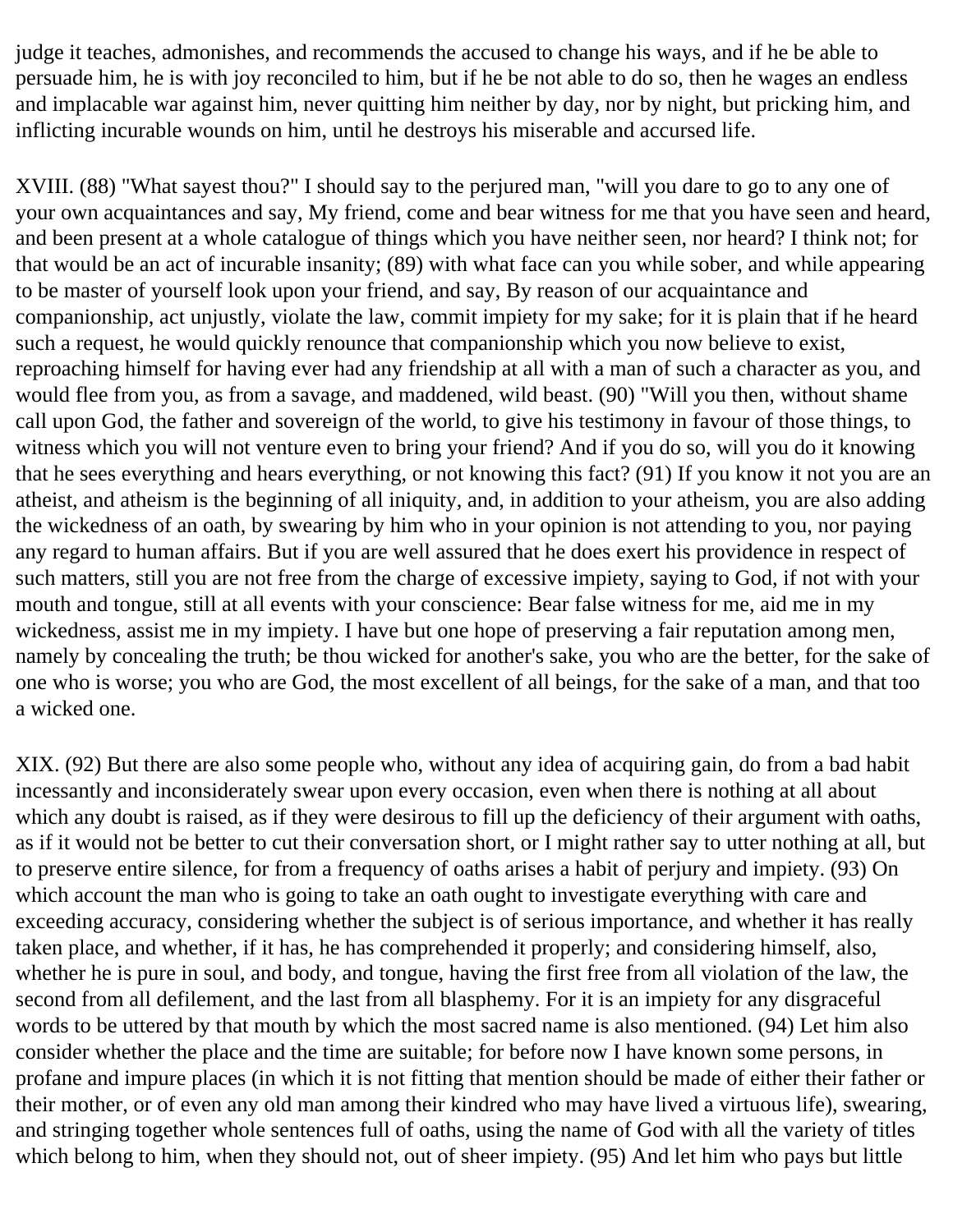heed to what has been said here know, in the first place, that he is impure and defiled; and, in the second place, that the most terrible punishments are constantly lying in wait for him; that justice who keeps her eye upon all human affairs, being implacable and inflexible towards all enormities of such a character; and, when she does not think fit to inflict her punishments at once, still exacting satisfaction with abundant usury whenever the opportunity seems to offer in combination with the general advantage.

XX. (96) The fourth commandment has reference to the sacred seventh day, that it may be passed in a sacred and holy manner. Now some states keep the holy festival only once in the month, counting from the new moon, as a day sacred to God; but the nation of the Jews keep every seventh day regularly, after each interval of six days; (97) and there is an account of events recorded in the history of the creation of the world, comprising a sufficient relation of the cause of this ordinance; for the sacred historian says, that the world was created in six days, and that on the seventh day God desisted from his works, and began to contemplate what he had so beautifully created; (98) therefore, he commanded the beings also who were destined to live in this state, to imitate God in this particular also, as well as in all others, applying themselves to their works for six days, but desisting from them and philosophising on the seventh day, and devoting their leisure to the contemplation of the things of nature, and considering whether in the preceding six days they have done anything which has not been holy, bringing their conduct before the judgment-seat of the soul, and subjecting it to a scrutiny, and making themselves give an account of all the things which they have said or done; the laws sitting by as assessors and joint inquirers, in order to the correcting of such errors as have been committed through carelessness, and to the guarding against any similar offences being hereafter repeated. (99) But God, on one occasion, employed the six days for the completion of the world, though he had no need of any length of time for such a purpose; but each man, as partaking of a mortal nature, and as being in need of ten thousand things for the unavoidable necessities of life, ought not to hesitate, even to the end of his life, to provide himself with all requisites, always allowing himself an interval of rest on the sacred seventh day. (100) Is it not a most beautiful recommendation, and one most admirably adapted to the perfecting of, and leading man to, every virtue, and above all to piety? The commandment, in effect says: Always imitate God; let that one period of seven days in which God created the world, be to you a complete example of the way in which you are to obey the law, and an all-sufficient model for your actions. Moreover, the seventh day is also an example from which you may learn the propriety of studying philosophy; as on that day, it is said, God beheld the works which he had made; so that you also may yourself contemplate the works of nature, and all the separate circumstances which contribute towards happiness. (101) Let us not pass by such a model of the most excellent ways of life, the practical and the contemplative; but let us always keep our eyes fixed upon it, and stamp a visible image and representation of it on our own minds, making our mortal nature resemble, as far as possible, his immortal one, in respect of saying and doing what is proper. And in what sense it is said that the world was made by God in six days, who never wants time at all to make anything, has been already explained in other passages where we have treated of allegories.

XXI. (102) Now, those who have applied themselves to mathematical studies, fully explain the precedence and pre-eminence to which the number seven is entitled among all existing things, tracing it out with great care and exceeding minuteness and accuracy; for among numbers seven is the virgin number, the nature which has no mother, that which is most nearly related to the unit, the foundation of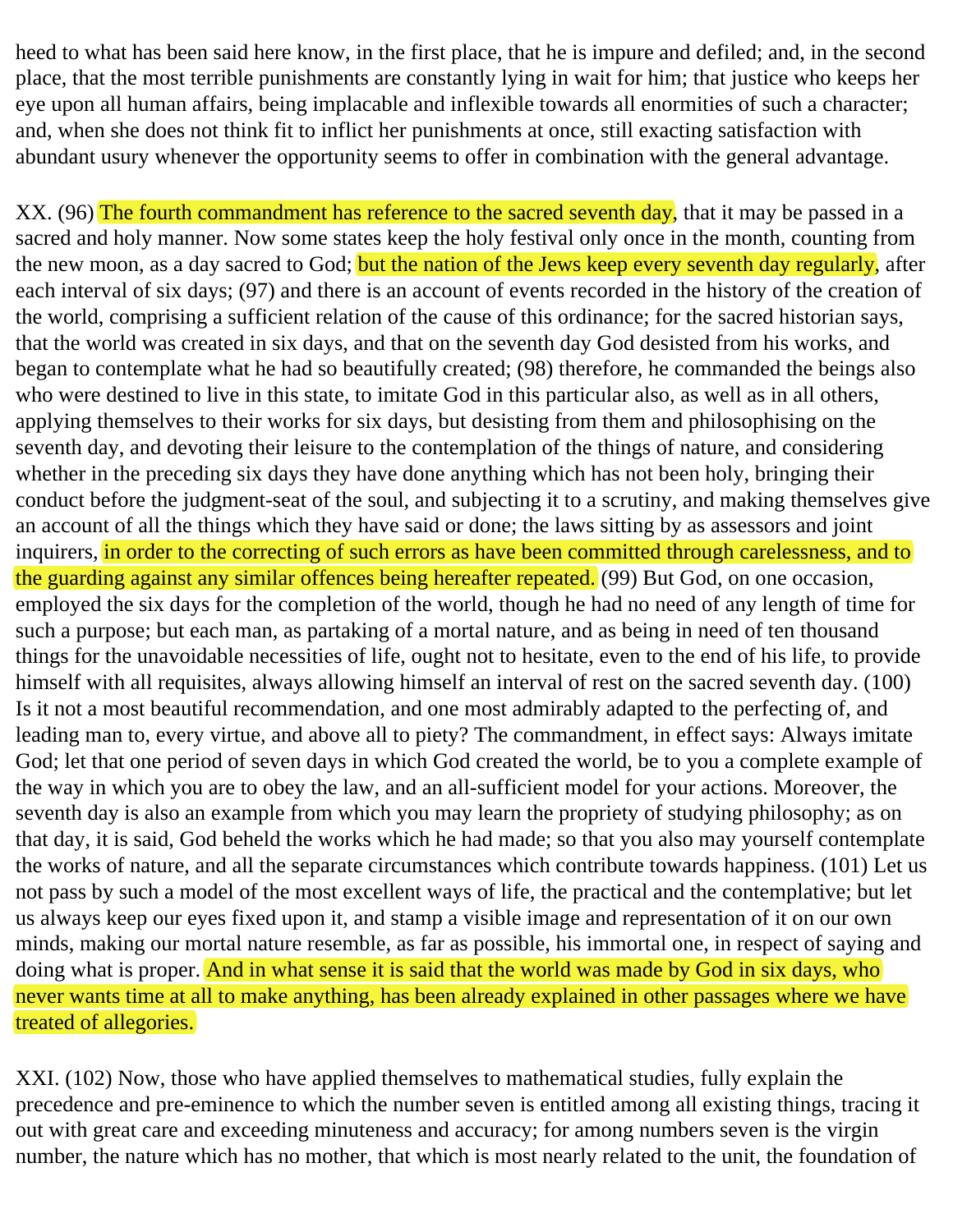all numbers; the idea of the planets, just as the unit is of the immovable sphere; for of the unit and the number seven consists the incorporeal heaven, the model of the visible heaven, and the heaven is made up of indivisible and divisible nature. (103) Now, indivisible nature has assigned to it the first, and highest, and immovable circumference, which the unit inspects and overlooks; but the divisible nature has received that circumference which is inferior both in power and in arrangement, which the number seven inspects, which, being divided into six parts, has produced what are called the seven planets; (104) not indeed that any of the heavenly bodies do really wander (peplaneutai), inasmuch as they all enjoy a divine, and happy, and blessed nature, to all of which characteristics a freedom from wandering is most closely akin: at all events, they always preserve a kind of identity in a constantly similar motion, and pass a long eternity without ever admitting any change or variation whatever. But because they revolve in a manner contrary to the indivisible and outermost sphere, they have been named planets (planeµtes), though without any strict propriety, by men speaking at random, who have by such language attributed their own propensity to wander to the heavenly bodies, which, in fact, never quit that position in the divine lamp in which they have been originally placed. (105) For all these reasons, and more besides, the number seven is honoured. But there is no one cause on account of which it has received its precedence so completely, as because it is by its means that the Creator and Father of the universe is most especially made manifest; for the mind beholds God in this as in a mirror, acting, and creating the world, and managing the whole universe.

XXII. (106) And after this commandment relating to the seventh day he gives the fifth, which concerns the honour to be paid to parents, giving it a position on the confines of the two tables of five commandments each; for being the concluding one of the first table, in which the most sacred duties to the Deity are enjoined, it has also some connection with the second table which comprehends the obligations towards our fellow creatures; (107) and the cause of this, I imagine, is as follows: The nature of one's parents appears to be something on the confines between immortal and mortal essences. Of mortal essence, on account of their relationship to men and also to other animals, and likewise of the perishable nature of the body. And of immortal essence, by reason of the similarity of the act of generation to God the Father of the universe. (108) But it has often happened that men have attached themselves to one of these divisions, and have seemed to neglect the other; for being filled with a sincere love for piety, they have renounced all other occupations and considerations, and have devoted the whole of their lives to the service of God. (109) But they who have thought that beyond their duties to their fellow men there was no such thing as goodness, have clung solely to their fellowship with and to the society of men, and, being wholly occupied by a love of the society of men, have invited all men to an equal participation in all their good things, labouring at the same time to the best of their power to alleviate all their disasters. (110) Now, one may properly call both these latter, these philanthropic men, and also the former class, the lovers of God, but half perfect in virtue; for those only are perfect who have a good reputation in both points: but those who do not attend to their duties towards men so as to rejoice with them at their common blessings, or to grieve with them at events of a contrary character, and who yet do not devote themselves to piety and holiness towards God, may be thought to have changed into the nature of wild beasts, the very preeminence among whom, in point of ferocity, those are entitled to who neglect their parents, being hostile to both the divisions of virtue above mentioned, namely, piety towards God, and their duty towards men.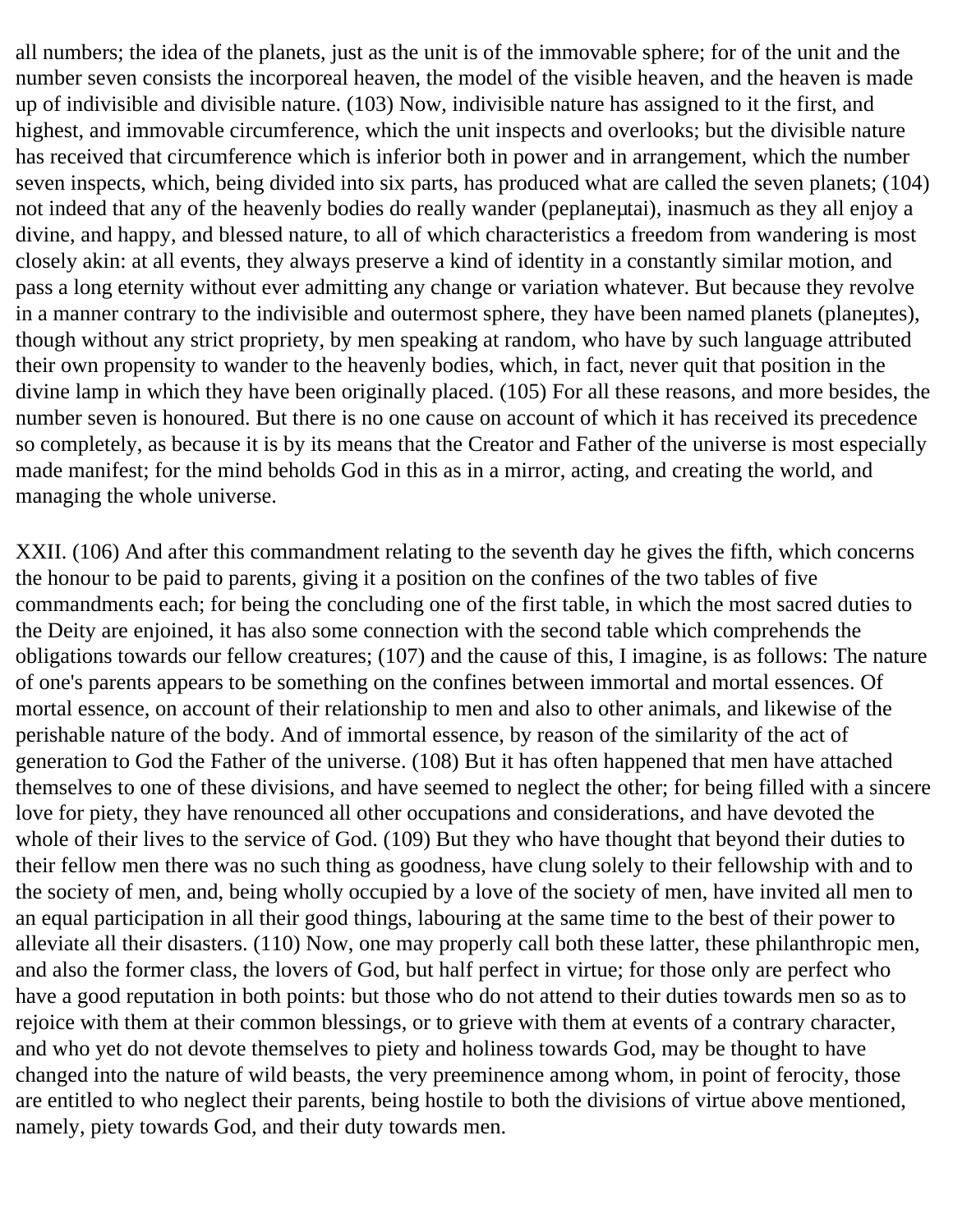XXIII. (111) Let them, then, not be ignorant that they are convicted before the two tribunals which are the only ones which exist in nature, of impiety as regards their duty towards God, as not worshipping those who have introduced beings who do not exist into existence, and who, in this respect, have imitated God; and as regards their duty towards men, of misanthropy and cruelty. (112) For to whom else will those men do good who neglect their nearest relations and those who have bestowed the greatest gifts upon them, some of which are of so great a character that they do not admit of any requital? For how can he who has been begotten by a parent, in requital again beget his parents, since nature has bestowed on parents this especial endowment in respect of their children, which can never be requited or recompensed? On which account it is becoming to a man to feel exceeding indignation when people, because they are unable to make a full return for the benefits which they have received, do not choose to make the very slightest; (113) to whom I might say, with perfect propriety, that wild beasts even must be made tame towards men; and, indeed, I have frequently known instances of lions being domesticated, and bears and leopards, and made gentle, not only to those who feed them, by reason of their gratitude for necessaries, but also to others, on account, in my opinion, of their resemblance to their feeders. For it is always well that what is worse should follow what is better, from a hope of deriving improvement; (114) but in this case I shall be constrained to use an entirely opposite language. You who are men, are imitators of some wild beasts. Even the beasts have learnt and know how to requite with service those who have done them service. Dogs who keep the house will defend their masters, and encounter death for their sakes when any danger suddenly overtakes them. And they say that the dogs employed among flocks of sheep will fight on behalf of the flocks, and endure till they either obtain the victory or meet with death, for the sake of protecting the shepherds themselves from injury. (115) Is it not then the most shameful of all shameful things for a man, in respect of the requital of favours, to be left behind by a dog, for that being, which of all others is the most gentle, to be outrun by the most audacious of beasts? But if we will not be taught by the land animals, let us go across to the nature of the winged birds which traverse the air, and learn what we have need of from them. (116) In the case of storks the old birds remain in their nests because they are unable to fly; but their children, I had very nearly said, traverse the whole of earth and sea, and from all quarters provide their parents with what is necessary for them. (117) And so they, living in a tranquillity worthy of their time of life, enjoy all abundance, and pass their old age in luxury; while their children make light of all the hardships they undergo to furnish them with the means of support, under the influence both of piety and also of the expectation that they also in their old age will receive the same treatment from their descendants; and so they now discharge the indispensable debt which they owe their parents, knowing that in proper time, they will themselves receive what they are now bestowing. And there are also others who are unable to support themselves, for children are no more able to do so at the commencement of their existence, than their parents are at the end of their lives. On which account the children, having while young been fed in accordance with the spontaneous promptings of nature, now with joy do in return support the old age of their parents. (118) Is it not right, then, after these examples, that men who neglect their parents should cover their faces from shame, and reproach themselves for disregarding those things which they ought to have cared for alone, or in preference to any thing else whatever? And this too, when they would not have been so much conferring benefits as requiting them? For the children have nothing of their own which does not belong to the parents, who have either bestowed it upon them from their own substance, or have enabled them to acquire it by supplying them with the means. (119) And have then these men within the borders of their souls piety and holiness, the chiefs of all the virtues? No; rather they have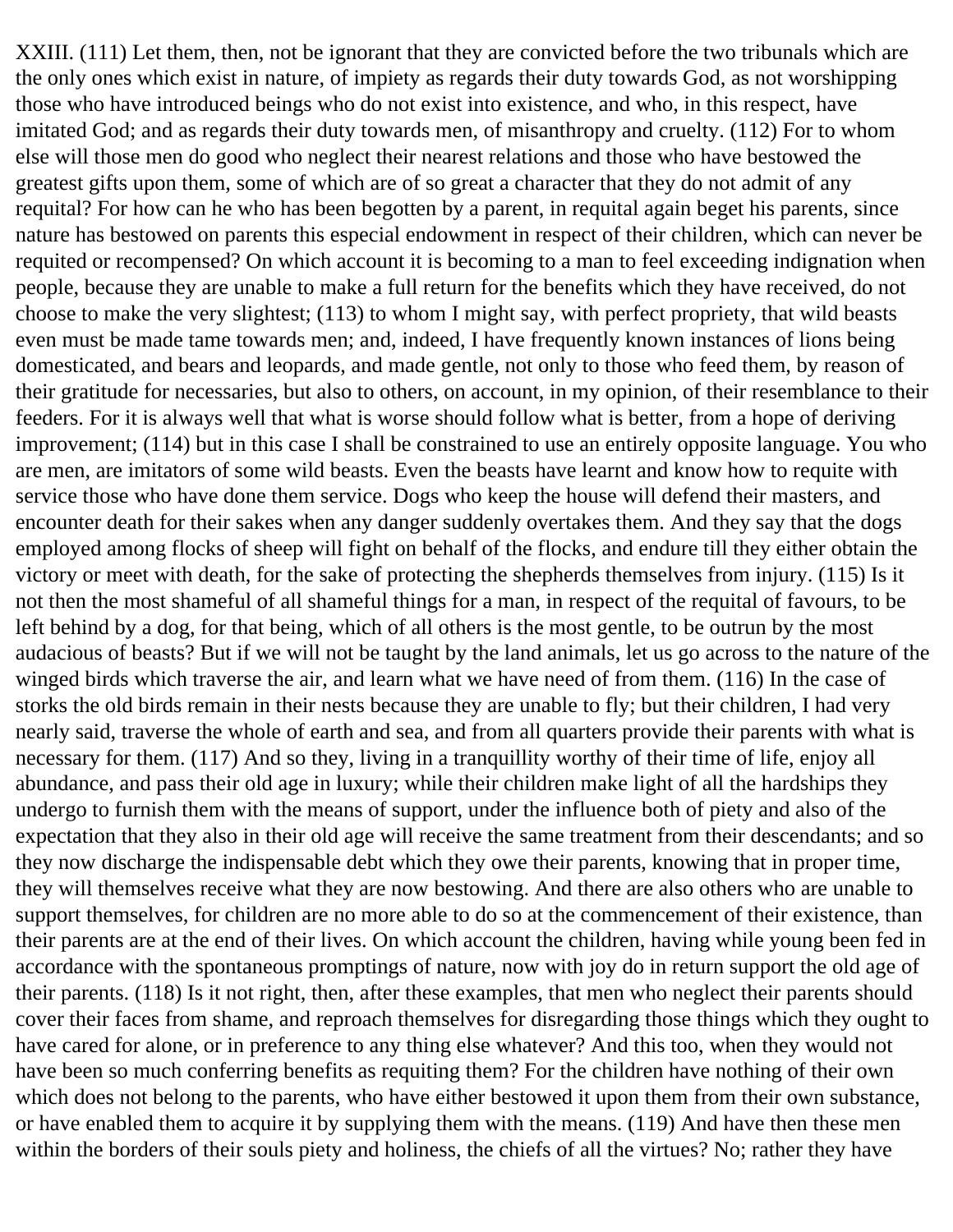driven them beyond their borders, and forced them into exile; for parents are the servants of God for the propagation of children, and he who dishonours the servant dishonours also the master. (120) But some persons, who are rather audacious, magnify the title of parents, saying that the father and mother are evident gods, inasmuch as they imitate the uncreated God in their production of living animals, limiting, however, their assertion in this way, that the one is the God of the whole world, but the others only of those children whom they have begotten. And it is impossible that the invisible God can be piously worshipped by those people who behave with impiety towards those who are visible and near to them.

XXIV. (121) Having then now philosophized in this manner about the honour to be paid to parents, he closes the one and more divine table of the first five commandments. And being about to promulgate the second which contains the prohibitions of those offences which are committed against men, he begins with adultery, looking upon this as the greatest of all violations of the law; (122) for, in the first place, it has for its source the love of pleasure, which enervates the bodies of those who indulge in it, and relaxes the tone of the soul, and destroys the essences of it, consuming every thing that it touches, like unquenchable fire, and leaving nothing which affects human life uninjured, (123) inasmuch as it not only persuades the adulterer to commit iniquity, but also teaches him to join others in wickedness, making an association in things in which there ought to be no such participation. For when this violent passion seizes on a man it is impossible for the appetites to arrive at the accomplishment of their object by one person alone, but it is indispensable that two should share in the action, the one taking the place of the teacher, and the other that of the pupil, for the complete confirmation of those most disgraceful evils, intemperance and licentiousness. (124) Nor can one allege as an excuse that it is only the body of the woman who is committing adultery that is corrupted, but, if one must tell the truth, even before the corruption of the body the soul is accustomed to alienation from virtue, being taught in every way to repudiate and to hate its husband. (125) And it would be a less grievous evil if this hatred were displayed without disguise; for it is easiest to guard against what is plainly seen. But at present it is with difficulty suspected, and difficult of detection, being concealed by cunning and wicked arts, and at times it assumes the contrary appearance of love and affection, by means of its trickery and deceit. (126) Accordingly, adultery exhibits the destruction of three houses by its means; that of the house of the man who sustains the violation of all the vows which were made to him at his marriage, and the loss of all the hopes of legitimate children, of which he is now deprived; and two others, namely, the house of the adulterer, and that of his wife. For each of these is filled with insolence, and dishonour, and the most excessive disgrace. (127) And if their connections and families are very numerous, then by reason of their intermarriages and the mutual connections formed with different houses the iniquity and injury will proceed and infect the whole city all around. (128) Moreover, the doubt as to the legitimacy of the children is a most terrible evil. For if the wife be not chaste, it is quite a matter of doubt and uncertainty to what father the children belong. And then, if the matter remain undiscovered, the children of adultery enter unjustly into the classification of legitimate children, and make a race spurious to which they have no pretensions to belong, and receive an inheritance which in appearance indeed is their own patrimony, but which in reality has no connection with them. (129) And then the adulterer, behaving with insolence and pluming himself upon his iniquity in having propagated an offspring full of reproach, when he has satiated his appetites will depart, leaving the object behind him, and turning into ridicule the ignorance that exists of the unholy wickedness which he has committed, on the part of the man against whom he has sinned. And the husband, like a blind man, knowing nothing of what has been going on in his own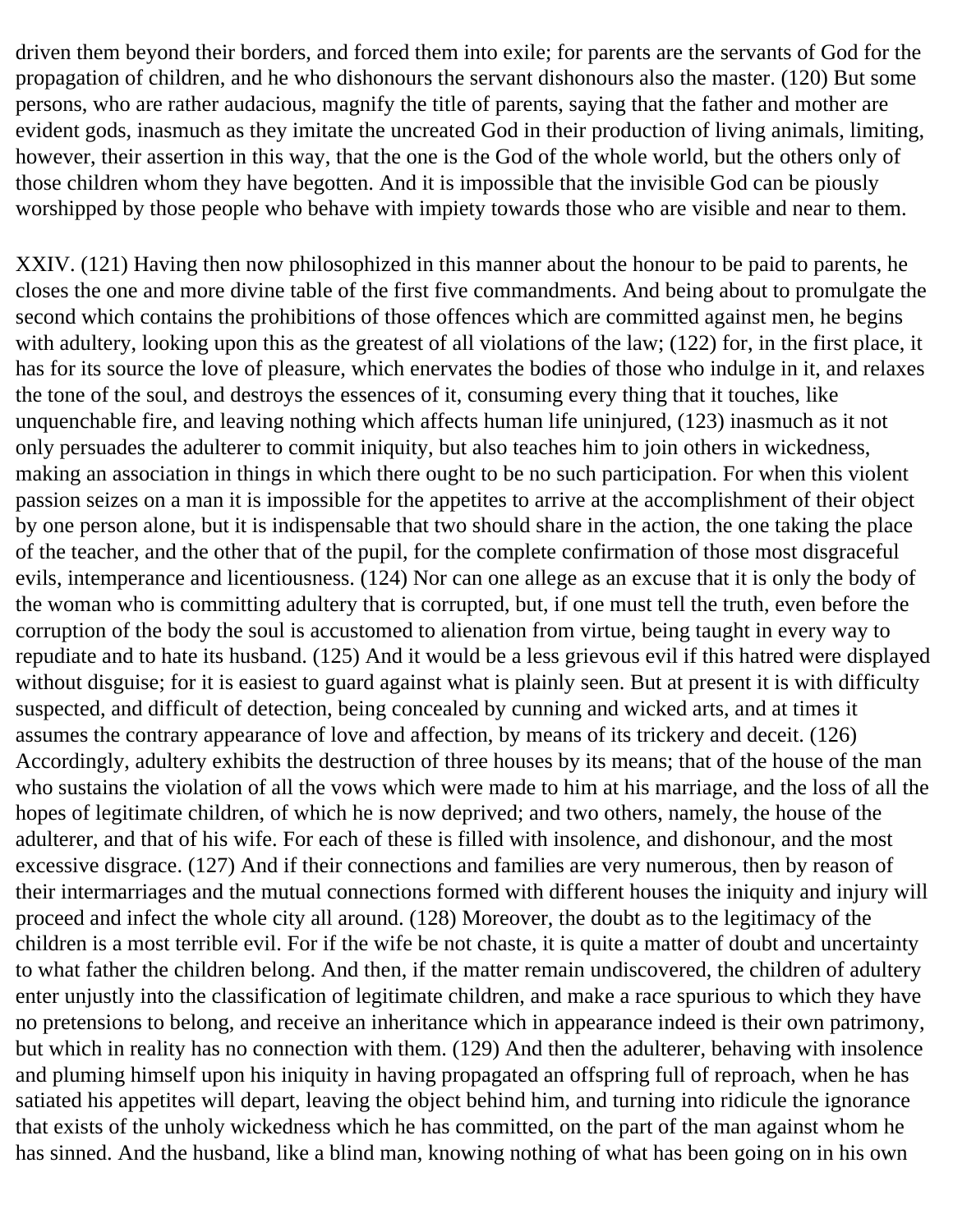house, will be compelled to nourish and to cherish as his own the offspring sprung from his greatest enemies. (130) And it is plain that if such a wickedness takes place, the most miserable of all persons must be the wretched children, who have done no wrong themselves, and who cannot be assigned to either family, neither to that of the husband of the adulteress, nor to that of the adulterer. (131) Since, then, illicit cohabitation produces such great calamities, adultery is very naturally a detestable thing hated by God, and has been set down as the first of all transgressions.

XXV. (132) The second commandment of this second table is to do no murder. For nature, having produced man as a gregarious and sociable creature, and the most easily domesticated of all animals, has invited it to a fellowship of opinion and partnership, giving him reason, as a means to lead to a harmony and admixture of dispositions. And he who slays any man must not be ignorant that he is overturning the laws and ordinances of nature, which have been beautifully established for the common advantage of all men. (133) Moreover, let him be aware that he is liable to the charge of sacrilege as having plundered the most sacred of all the possessions of God; for what is a more venerable or more sublime offering to God than man? For gold, and silver, and precious stones, and all such other valuable materials, are only an inanimate ornament of inanimate erections; (134) but man, who is the most excellent of all animals, in respect of that predominant part that is in him, namely, his soul, is also most closely related to the heaven, which is the purest of all things in its essence, and as the common language of the multitude affirms, to the Father of the world, inasmuch as he has received mind, which is of all the things that are upon the earth the closest copy and most faithful representation of the everlasting and blessed idea.

XXVI. (135) The third commandment of the second table of five is not to steal. For he who keeps continually gaping after the property of others is the common enemy of the city, since, as far as his inclination goes, he would deprive all men of their property; and in respect of his power he actually does deprive some, because his covetousness is extended to the greatest imaginable length, and because his impotence, coming too late after it, is contracted into a small space, and can scarcely extend so as to overtake more than a few. (136) Therefore as many robbers as have the strength to do so plunder whole cities, paying no attention to the punishments with which they are threatened, because they appear to themselves to be superior to the laws. These are those men who are oligarchical in their natures, who have set their hearts on tyrannies and absolute power, who commit enormous thefts, concealing their robbery, as it is in reality, under the specious and imposing names of authority and supremacy. (137) Let every one then learn from his earliest infancy, never privily to steal anything that belongs to any one else, not even though it may be the merest trifle, because the habit, when it becomes inveterate, is more powerful than nature; and small things, if they are not checked, increase and grow, becoming gradually greater and greater till they reach a formidable magnitude.

XXVII. (138) And after he has forbidden stealing he proceeds in regular order to prohibit bearing false witness, knowing that those who bear false witness are liable to many great accusations, and in short to every kind of terrible charge; for in the first place they are corrupting that holy thing, truth, than which there is no more sacred possession among men, which like the sun sheds a light upon all things, so that not one of them may be kept in darkness; (139) and in the second place, in addition to speaking falsely, they also as it were envelop facts in night and dense darkness, and they co-operate with those who offend, and they join in attacking those who are injured by others, affirming that they positively know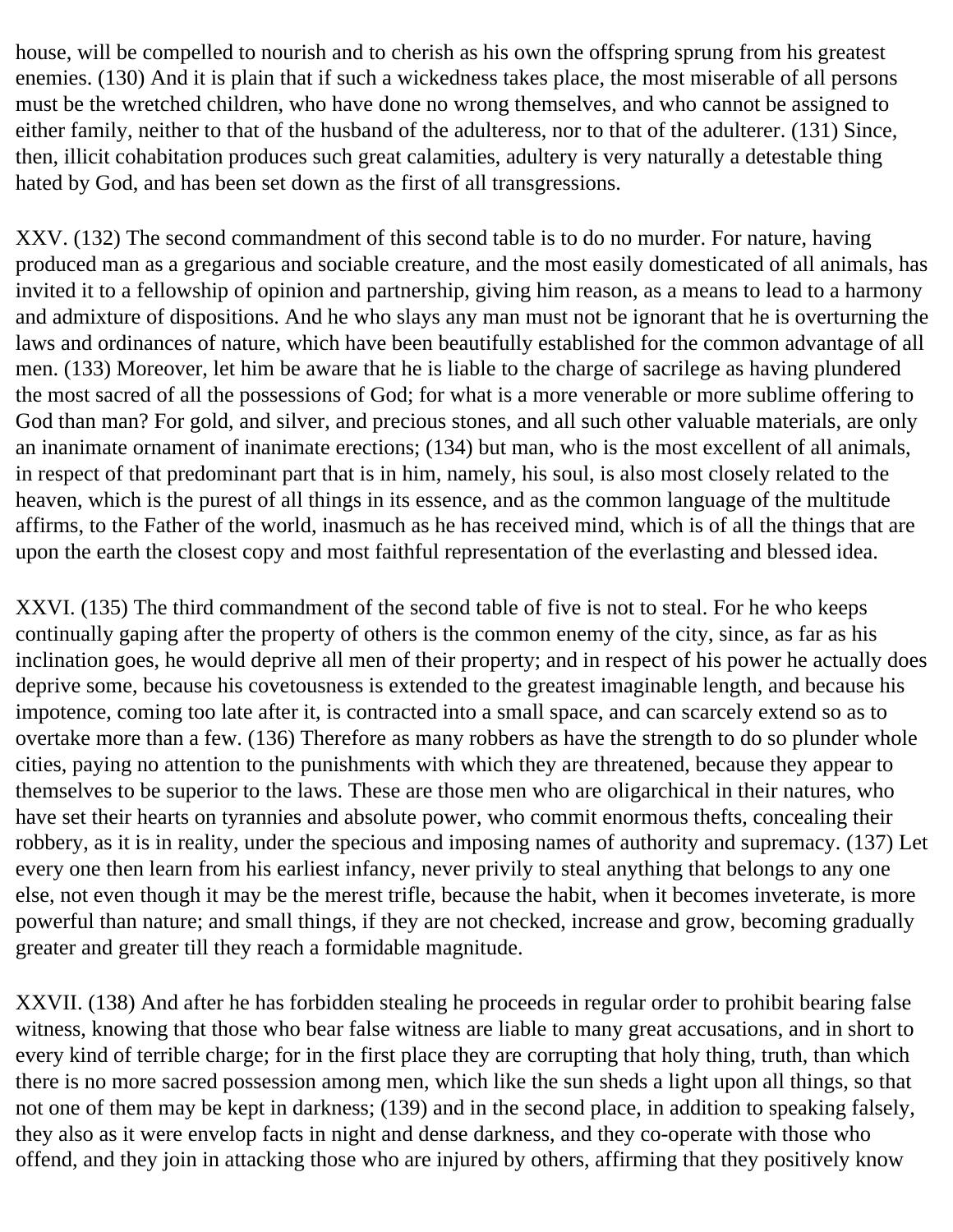and have completely comprehended what they in reality have not seen nor heard, and of which they know nothing. (140) Moreover, they also commit a third violation of the law, which is more grievous than either of those which have been mentioned before; for, when there is a scarcity of demonstrations, either by reasons or by letters, then those who have questions in dispute betake themselves to witnesses, whose words are rules to the judges concerning those matters on which they are to deliver their opinion; for it is necessary for the judges to attend to them alone, when there is nothing else existing which can contribute to proof in the matter in question; from which it arises that those who are borne down by evidence in this way meet with injustice when they might have won their cause, and that those who attend to the false witnesses are recorded as unjust and illegal judges, instead of just and legal ones. (141) Moreover, this kind of crafty wickedness outstrips all other offences in its impiety; for it is not customary for judges to decide without being sworn, but rather after having taken the most fearful oaths, which those men transgress who deceive others, more than they do who are deceived by them, since the error of the one is not intentional, but the others do deliberately plot against them, and do of malice aforethought sin, persuading those in whose power it is to give the decisive vote to err, not knowing what they do, so that things which deserve no chastisement meet with punishment and loss.

XXVIII. (142) Last of all, the divine legislator prohibits covetousness, knowing that desire is a thing fond of revolution and of plotting against others; for all the passions of the soul are formidable, exciting and agitating it contrary to nature, and not permitting it to remain in a healthy state, but of all such passions the worst is desire. On which account each of the other passions, coming in from without and attacking the soul from external points, appears to be involuntary; but this desire alone derives its origin from ourselves, and is wholly voluntary. (143) But what is it that I am saying? The appearance and idea of a present good, or of one that is accounted such, rouses up and excites the soul which was previously in a state of tranquillity, and raises it to a high degree of elation, like a light suddenly flashing before the eyes; and this passion of the soul is called pleasure. (144) But the contrary to good is evil, which, when it forces its way in, and inflicts a mortal wound, immediately fills the soul against its will with depression and despondency; and the name of the passion is sorrow. (145) But when the evil presses upon the soul, when it has not as yet taken up its habitation in it, but when it is only impending, being about to come and to agitate it, it sends before it agitation and suspense, as express messengers, to fill the soul with alarm; and this passion is denominated fear. (146) And when any one, having conceived an idea of some good which is not present, hastens to lay hold of it, he then drives his soul forward to a great distance, and extending it in the greatest possible degree, from his anxiety to attain the object of his desires, he is stretched as it were upon the rack, being anxious to lay hold of the thing, but being unable to reach it, and being in the same condition with those who are pursuing people who are running away, following with an inferior speed, but with unrivalled eagerness. (147) And something of the same kind appears to happen, also, with respect to the external senses; for very frequently the eyes, hastening to come to the comprehension of something which is removed to a great distance, strain themselves, exerting themselves to the very fullest extent of and even beyond their power, are unsuccessful, and grow dim in the empty space between themselves and their object, wholly failing in attaining to an accurate knowledge of the subject before them, and moreover impairing and injuring their sight by the exceeding intensity of their efforts and steady gaze. (148) And, again, sometimes when an indistinct noise is borne towards us from a long distance, the ears are excited, and feeling as it were a fair breeze, are eager and hasten to approach nearer to it if possible, from a desire that the sound should be distinctly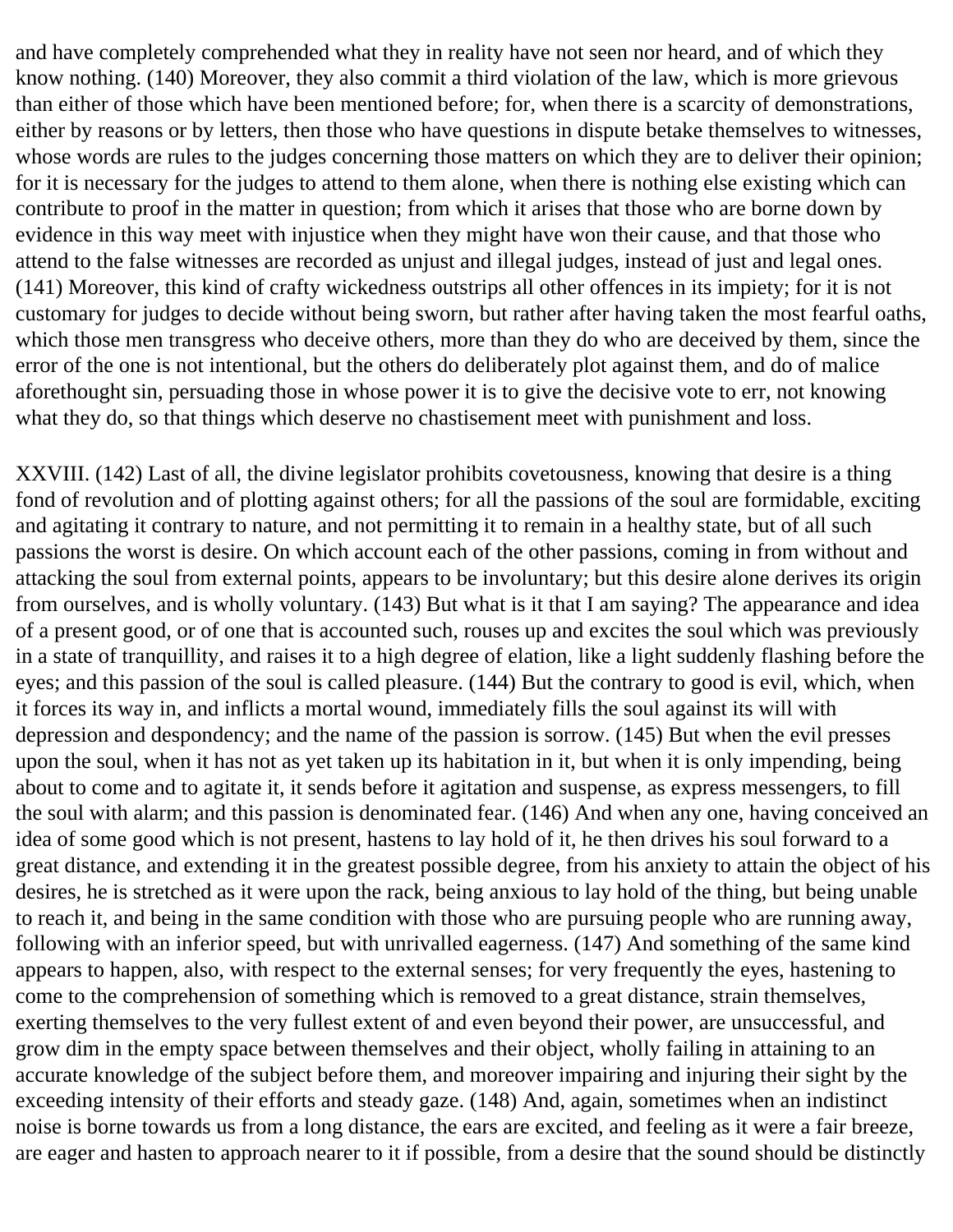apprehended by the sense of hearing. (149) But the noise, for it is still obscure as it seems, strikes the ear but faintly, not giving forth any more distinct tone by which it may be understood, so that the desire of comprehending it, being unsuccessful and unsatisfied, is excited more and more, the desire causing a Tantalus-like kind of punishment. For Tantallus, whenever he seemed about to lay his hands on any of the objects which he desired, was invariably disappointed, and the man who is overcome by desire, being always thirsting for what is not present, is never satisfied, wallowing about among vain appetites, (150) like those diseases which would creep over the whole body, if they were not checked by excision or cautery, and which would overrun and seize upon the whole composition of the body, not leaving a single part in a sound state; in like manner, unless discourse in accordance with philosophy did not, like a good physician, check the influx of appetite, all the affairs of life would of necessity be set in motion in a manner contrary to nature; for there is nothing exempt from such an affliction, nothing which can escape the dominion of passion, but, when once it has obtained immunity and license, it devours everything and becomes by itself everything in every part. (151) Perhaps it is a piece of folly to make a long speech upon matters which are so manifest, as to which there is no individual and no city that is ignorant, that they are not only every day, but even every hour, as one may say, supplying a visible proof of the truth of my assertion. Is the love of money, or of women, or of glory, or of any one of the other efficient causes of pleasure, the origin of slight and ordinary evils? (152) Is it not owing to this passion that relationships are broken asunder, and change the good will which originates in nature into an irreconcilable enmity? And are not great countries and populous kingdoms made desolate by domestic seditions, through such causes? And are not earth and sea continually filled with novel and terrible calamities by naval battles and military expeditions for the same reason? (153) For, both among the Greeks and barbarians, the wars between one another, and between their own different tribes, which have been so celebrated by tragedians, have all flowed from one source, namely, desire of money, or glory, or pleasure; for it is on such subjects as these that the race of mankind goes mad.

XXIX. (154) However, enough of these matters. Still we must not be ignorant of this fact either, that the ten commandments are the heads of all the particular and special laws which are recorded throughout all the history of the giving of the law related in the sacred scriptures. (155) The first law is the fountain of all those concerning the government of one supreme Ruler, and they show that there is one first cause of the world, one Ruler and King, who guides and governs the universe in such a way as conduces to its preservation, having banished from the pure essence of heaven all oligarchy and aristocracy, those treacherous forms of government which arise among wicked men, as the offspring of disorder and covetousness. (156) And the second commandment is the summary of all those laws which can possibly be enacted, about all the things made by hands, such as images and statues, and, in short, erections of any kind, of which the painters' and statuaries' arts are pernicious creators, for that commandment forbids such images to be made, and prohibits the cleaving to any of the fabulous inventions about the marriage of gods and the birth of gods, and the number of indescribable and painful calamities which are represented to have ensued from both such circumstances. (157) By the third commandment he restrains people from taking oaths, and limits the objects for which one may swear, defining when and where it may be lawful, and who may swear, and how the swearer ought to be disposed, both in his soul and body, and many other minute particulars, concerning those who keep their oaths, and the contrary.

XXX. (158) And the fourth commandment, the one about the seventh day, we must not look upon in any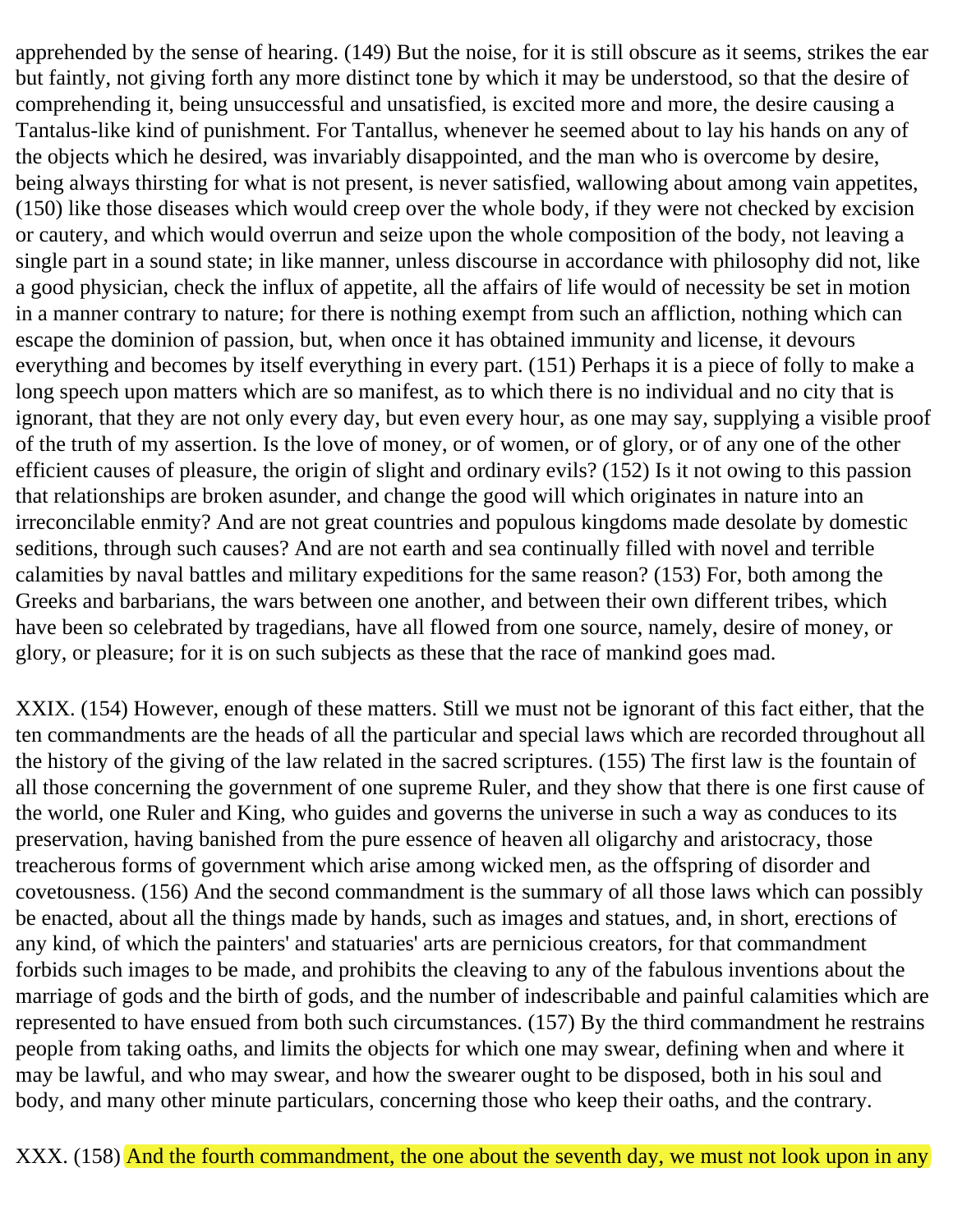other light than as a summary of all the laws relating to festivals, and of all the purificatory rites enjoined to be observed on each of them. But the service appointed for them was one of holy ablutions, and prayers deserving to be heard, and perfect sacrifices. (159) And in speaking of the seventh here, I mean both that which is combined with the number six, the most generative of all numbers, and also that which, without being combined with the number six, is added to it, being made to resemble the unit, each of which numbers is reckoned among the festivals; for the lawgiver refers to the term, the sacred festival of the new moon, which the people give notice of with trumpets, and the day of fasting, on which abstinence from all meats and drinks is enjoined, which the Hebrews call, in their native language, pascha, on which the whole nation sacrifices, each individual among them, not waiting for the priests, since on this occasion the law has given, for one especial day in every year, a priesthood to the whole nation, so that each private individual slays his own victim on this day. (160) And also the day on which is offered the sheaf of corn, as an offering of gratitude for the fertility and productiveness of the plain, as exhibited in the fulness of the ears of corn. And the day of pentecost, which is numbered from this day by seven portions of seven days, in which it is the custom to offer up loaves, which are truly called the loaves of the first fruits, since, in fact, they are the first fruits of the productions and crops of eatable grain, which God has given to mankind, as the most tractable of all his creatures. (161) But to the seventh day of the week he has assigned the greatest festivals, those of the longest duration, at the periods of the equinox both vernal and autumnal in each year; appointing two festivals for these two epochs, each lasting seven days; the one which takes place in the spring being for the perfection of what is being sown, and the one which falls in autumn being a feast of thanksgiving for the bringing home of all the fruits which the trees have produced. And seven days have very appropriately been appointed to the seventh month of each equinox, so that each month might receive an especial honour of one sacred day of festival, for the purpose of refreshing and cheering the mind with its holiday. (162) There are also other laws brought forward, enacted with great wisdom and excellence, conducing to the production of gentleness and fellowship among men, and inviting them to simplicity and equality; of these some have reference to that which is called the sabbatical year, in which it is expressly commanded that the people shall leave the whole land uncultivated, neither sowing, nor ploughing, nor preserving the trees, nor doing any other of the works which relate to agriculture; (163) for God thought the land, both the champaign and the mountainous country, after it had been labouring for six years in the production of crops, and the yearly yielding of its expected fruits, worthy of some relaxation, for the sake of recovering its breath as it were, and that, becoming free again, if one may say so, it might exert the spontaneous riches of its own nature. (164) There are also other laws about the fiftieth year, in which what has been enumerated above is performed in the most complete manner; and, what is the most important thing of all, the restitution is made of the different portions of land to those families which originally received them, a transaction full of humanity and equity.

XXXI. (165) And the fifth commandment, that about the honour due to parents, conceals under its brief expression, many very important and necessary laws, some enacted as applicable to old and young men, some as bearing on the relations existing between rulers and subjects, others concerning benefactors and those who have received benefits, others affecting slaves and masters; (166) for parents belong to the superior class of all these divisions just mentioned, the class, I mean, of elders, of rulers, of benefactors, and of masters; and children are in the inferior class, in which are ranked the younger people, the subjects, those who have received benefits, and slaves. (167) There are also many other commandments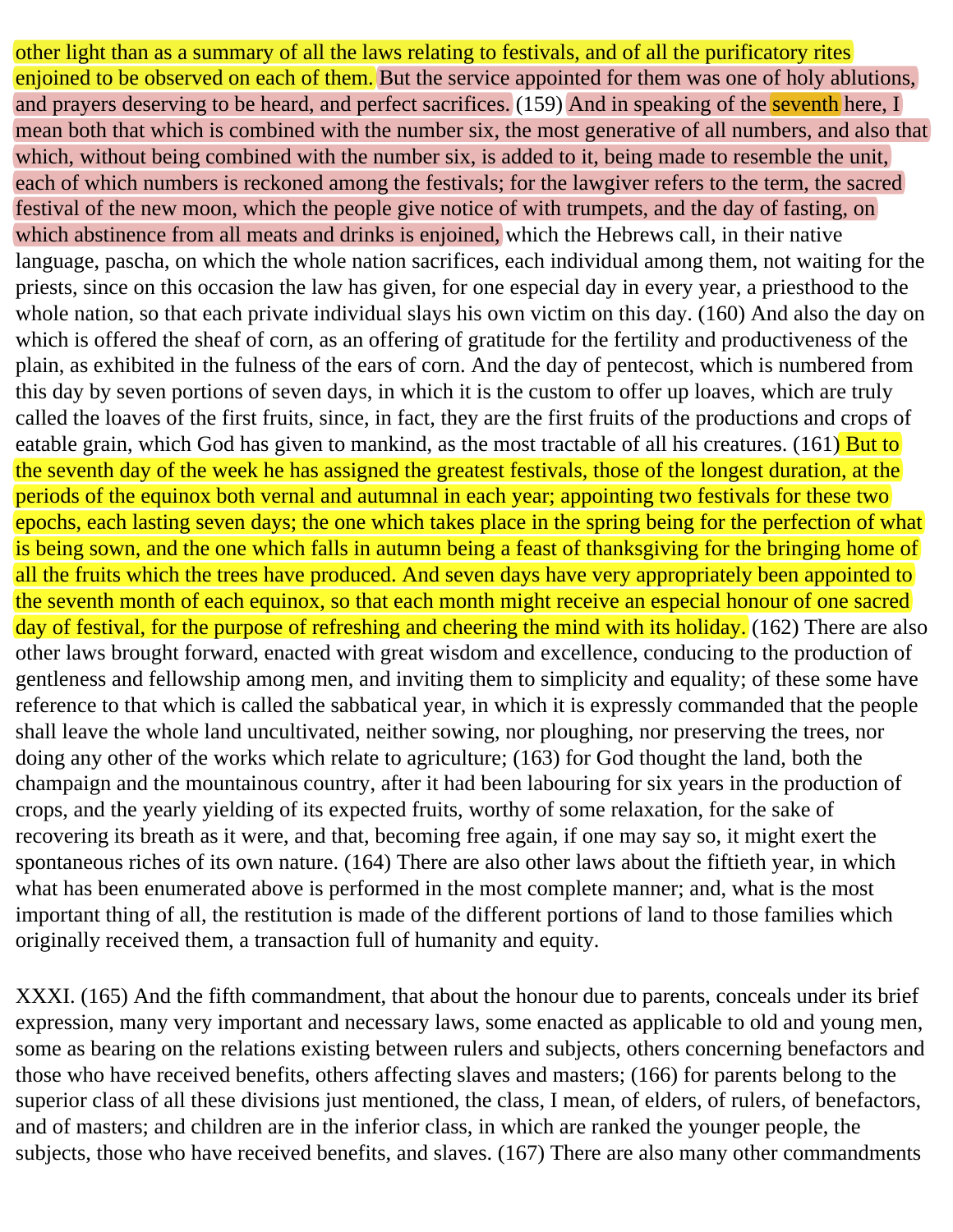given, some to the young, admonishing them to receive gladly the admonitions of old age; others to the old, bidding them take care of the young; some to subjects, enjoining them to show obedience to their rulers; others to the rulers, commanding them to consult for the advantage of those who are under their authority; some to those who have received benefits, recommending them a requital of the favours which have been conferred on them; others to those who have set the example of beneficence, bidding them not to exact a strict restitution as if they were usurers; some to servants, encouraging them to show an affectionate service towards their masters, others to the masters recommending them to practise that gentleness and mildness towards their slaves, by which the inequality of their respective conditions is in some degree equalised.

XXXII. (168) The first table of five, then, is completed in these commandments, exhibiting a comprehensive character; but of the special and particular laws the number is very great. Of the second table, the first commandment is that against adulterers, under which many other commands are conveyed by implication, such as that against seducers, that against practisers of unnatural crimes, that against all who live in debauchery, that against all men who indulge in illicit and incontinent connections; (169) but the lawgiver has set down all the different species of such intemperance, not for the sake of exhibiting its manifold, and diverse, and ever-changing varieties, but in order to cause those who live in an unseemly manner to show most evident signs of depression and shame, drinking in with their ears all the reproaches heaped together which they incur, and which may well make them blush. (170) The second brief commandment, the prohibition of slaying men, is that under which are implied all those necessary and most universally advantageous laws, relating to acts of violence, to insults, to assaults, to wounds, to mutilation. (171) The third, that which forbids stealing, is the one under cover of which are enacted all the regulations which have been laid down, respecting the repudiation of debts, and those who deny what has been deposited with them, and who form unhallowed partnerships, and indulge in shameless acts of rapine, and, in short, in any kind of covetousness by which some person are induced, either openly or secretly to appropriate the possessions of others. (172) The fourth, that which is concerning the duty of not bearing false witness, is one under which many other prohibitions are conveyed, such as that of not deceiving, of not bringing false accusations, of not co-operating with those who are committing sin, of not making a pretence of good faith a cloak for faithlessness; for all which objects suitable laws have been enacted. (173) The fifth is that which cuts off desire, the fountain of all iniquity, from which flow all the most unlawful actions, whether of individuals or of states, whether important or trivial, whether sacred or profane, whether they relate to one's life and soul, or to what are called external things; for, as I have said before, nothing ever escapes desire, but, like a fire in a wood, it proceeds onward, consuming and destroying everything; (174) and there are a great many subordinate sins, which are prohibited likewise under this commandment, for the sake of correcting those persons who cheerfully receive admonitions, and of chastising those stubborn people who devote their whole lives to the indulgence of passion.

XXXIII. (175) I have now spoken in this manner, at sufficient length, concerning the second table of five commandments, which make up the whole number of ten, which God himself promulgated with the dignity befitting their holy character; for it was suitable to his own nature to promulgate in his own person the heads and principles of all particular laws, but to send forth the particular and special laws by the most perfect of the prophets, whom he selected for his preeminent excellence, and filled with his